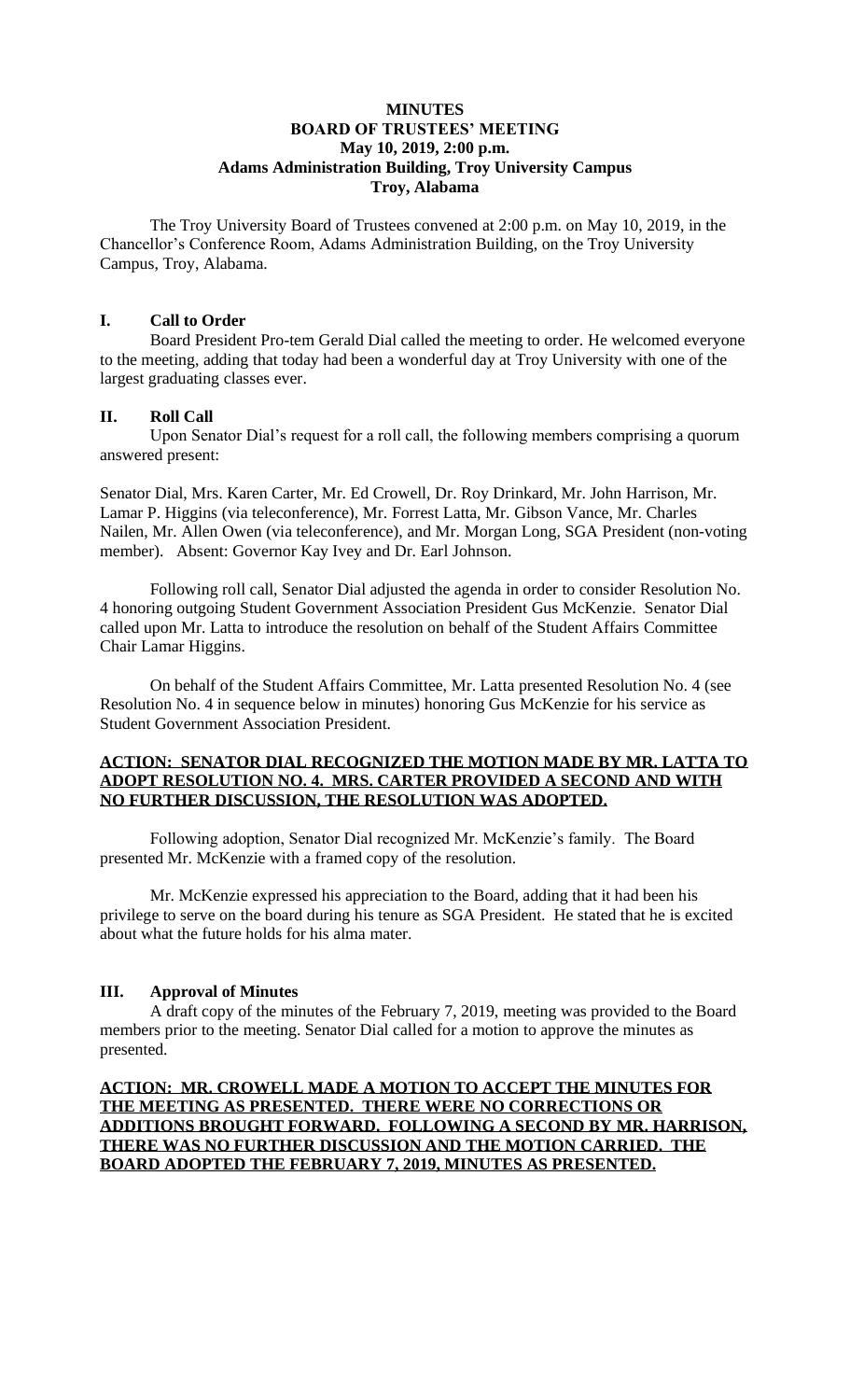## **IV. Reports**

## **A. Chancellor**

The following is a summary of the Chancellor's report to the Board:

Today's Agenda

- o Financial Report
	- --Tuition Resolution
	- --Refunding the Bond Issue Series 2009-2010 Bonds
- o Student Affairs Committee
	- --Resolution Updating Tobacco Policy
	- --Resolution Honoring Gus McKenzie, out-going SGA President
	- --Report by Morgan Long, new SGA President
- o Executive Committee Report

## University Closures Continue

- o Chronicle of Higher Education
	- o 1200 campus closings last five years
	- o 50K students displaced
	- o Mostly for-profits affected
- o Latest closings:
	- o Hiwassee College Tennessee
	- o Valparaiso School of Law
	- o Southern Vermont College
	- o College of St. Joseph, Vermont

## Student Debt

- -Plagues US Higher Education
- -Total debt \$1.6 trillion
- -Total debt increased \$61 billion since December 2017
- -Federal: Outstanding balances up 500% since 2003
- -Average UG student Loan Debt in Alabama \$31,899 (8th in nation)
- -TROY average \$19,823

## FY20 Budget

-FY15 budget represented \$45,698,716 total

- -FY19 budget \$51,547,030 total
- -FY20 projected \$55,564,462 (Senate version) plus \$250K (Coleman Center) and \$200K
- (Interpreter Training Program)
- -Noted that the University could possibly receive \$1.4M in equity funding

## Campus News

- o Ph.D. in Global Leadership
	- -Proposal on June 7 Alabama Commission on Higher Education agenda
	- -Dr. Purcell confident Commission will support it
	- -Third doctorate for TROY
	- -Appreciation expressed to Dean Dionne Rosser-Mims for leadership
- o Theater Update
	- -'Mamma Mia!' brought Broadway to TROY
	- -Sold out for all three performances
- o Dr. Govind Menon testified before Congress
- o Rankings Continue to Showcase TROY—
	- -MSIR online ranked 3rd nationally
	- -Sports Management online 7th nationally
	- -MSM online program 20th nationally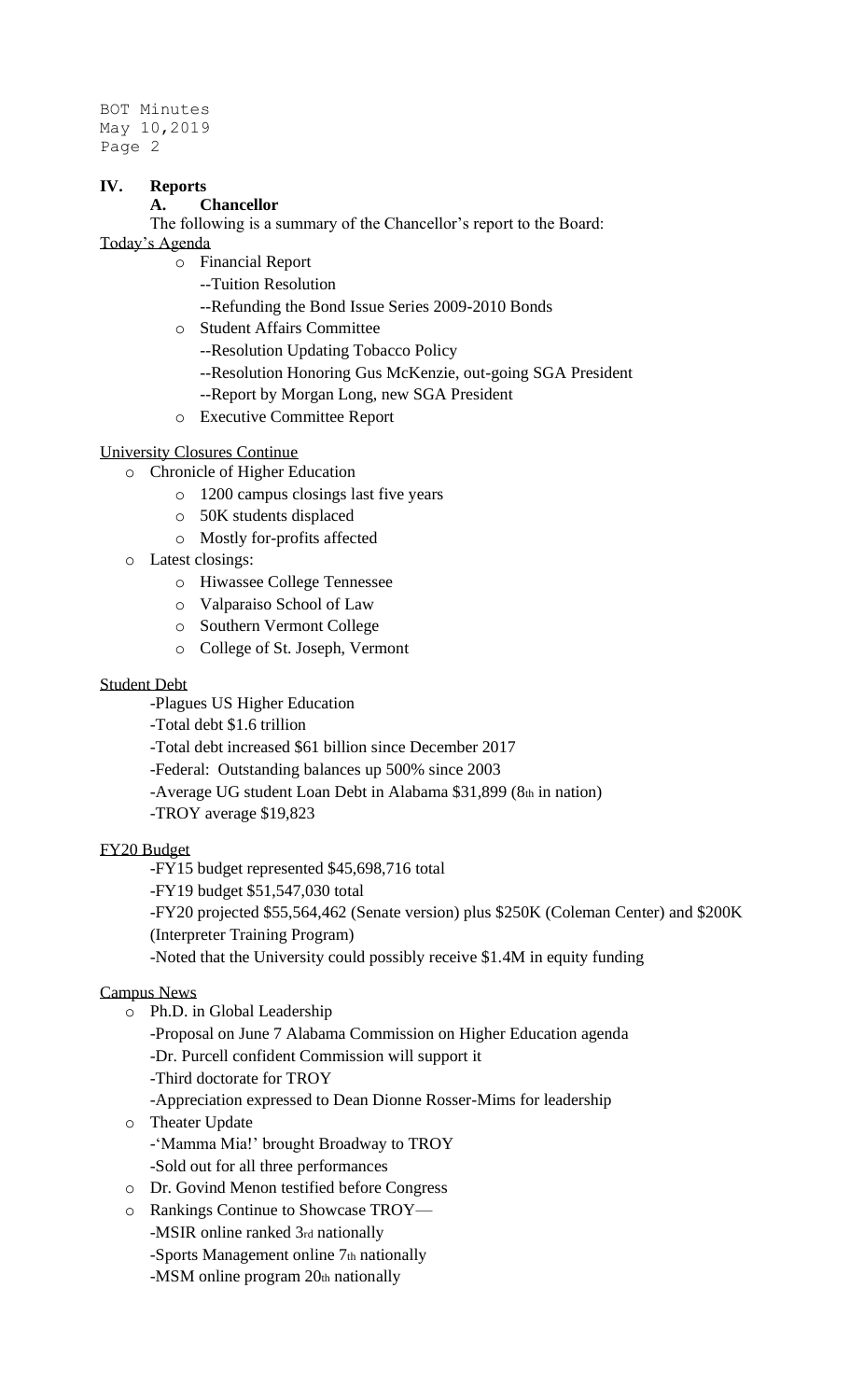```
BOT Minutes
May 10,2019
Page 3
```
- -MBA online 24th nationally/6th in Southeast
- -Ph.D. in Sports Management—2nd for affordability/value
- --Psychology BA online 4th for affordability/value
- o 2019 Ingalls Award Winner Dr. Kelly Suero
- o Portrait honoring Rep. Terry Everett unveiled on the Dothan Campus
- o Student Fitness Center progress continues
- o Coleman Hall progressing
- o Athletics Update
	- -Dr. Doug Patterson chairing search committee
	- -Over 60 resumes received
	- -Six finalists to be interviewed in the near future
- o Dates to Remember
	- -May 19 Dothan Commencement
	- -May 20 Montgomery Commencement
	- -June 7 Phenix City Commencement
	- -July 26 Troy Commencement
	- -July 31-August 2 Joint Board Retreat at RSA Marriott in Prattville
	- ---Board of Trustees will meet August 1
	- ---Trojan Shield Gala August 1
- o Congratulations extended to Trustee Dr. Roy Drinkard for being recognized as Distinguished Citizen on the Century in Cullman

## **B. Board Committee Reports**

## • **Finance Committee, Honorable John Harrison** o**Financial Report—Dr. Jim Bookout**

Dr. Bookout was called upon to present a brief finance report. His report provided a summary of revenue sources, including a history of state appropriation to total revenue budget and tuition and fee revenues.

A comparison of undergraduate and graduate tuition rates for other state universities reflecting the 2019-20 figures was shared by Dr. Bookout.

Mr. Harrison expressed appreciation to the Finance Committee members for their work in reviewing several scenarios concerning tuition. He added that the bottom line is that there will be no tuition increase for any student at Troy University for next year. It was noted that the Governor's budget helped make it possible to avoid a tuition increase. Mr. Harrison briefly mentioned credit hour production (CHP) numbers for the past year and he added that the Finance Committee discussed different ways to address CHP concerns. With that being said, he stated that he had a motion that he needed the Finance Committee to review and approve before submitting a resolution to the full Board. It was noted that a section had been added to the tuition resolution to address tuition for Dual Enrollment Program students.

Following his presentation, Mr. Harrison asked the Finance Committee for consideration to recommend the resolution to the Board with the Dual Enrollment Program section included. **FINANCE COMMITTEE ACTION: MR. HARRISON MADE A MOTION THAT THE FINANCE COMMITTEE APPROVE PRESENTING THE TUITION RESOLULTION TO THE FULL BOARD AS PRESENTED IN THE BOARD AGENDA PACKET. MR. HARRISON CALLED FOR THE VOTE OF THE FINANCE COMMITTEE TO RECOMMEND RESOLUTION NO. 1 TO THE FULL BOARD. FOLLOWING THE FINANCE COMMITTEE VOTE, MR. HARRISON STATED THAT THE FINANCE COMMITTEE UNANIMOUSLY RECOMMENDS RESOLUTION NO. 1 TO THE FULL BOARD FOR CONSIDERATION.**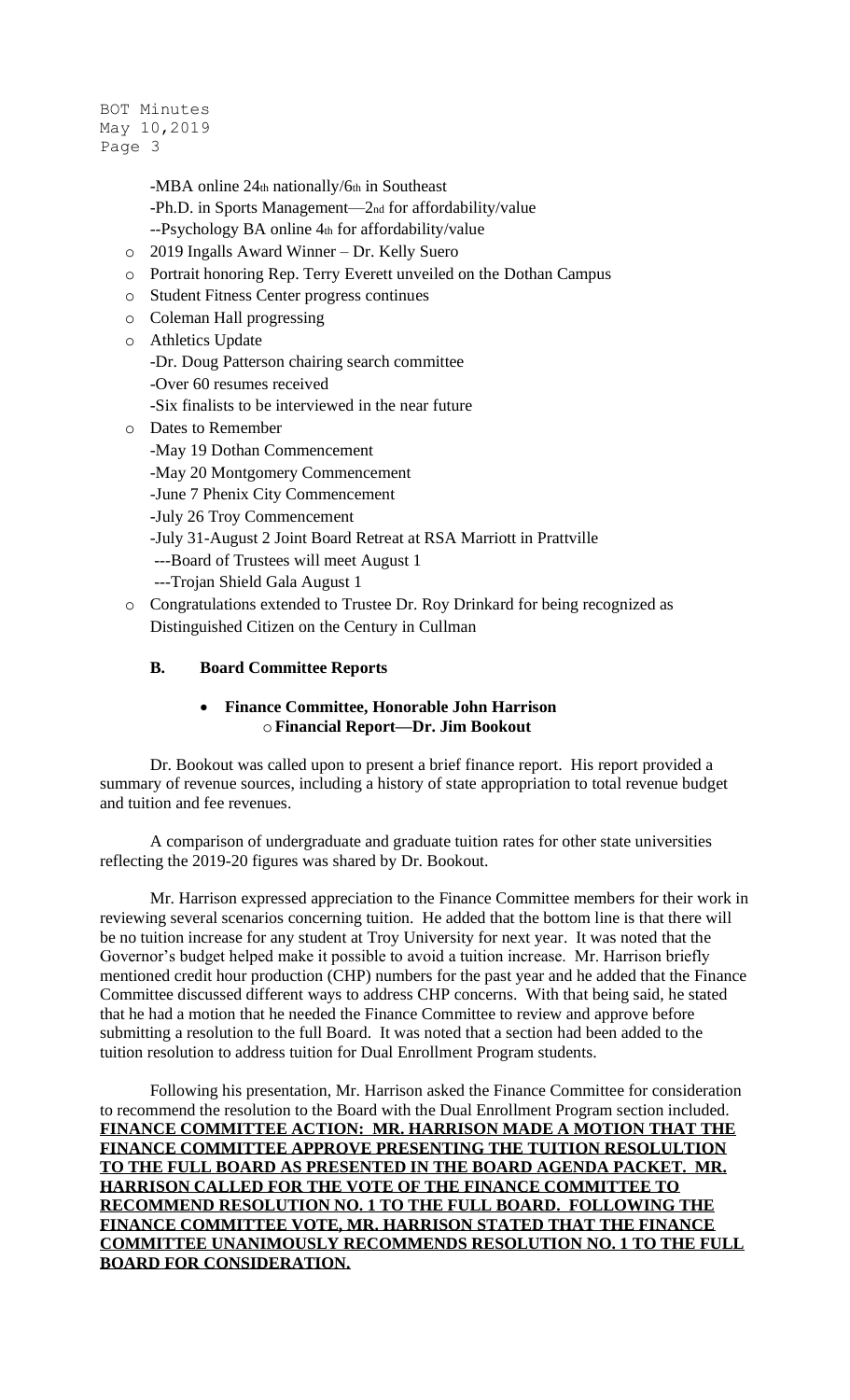## o **Resolution #1--Changing the Tuition Rates and Fee Structure**

At this time, Mr. Harrison presented Resolution No. 1 to the full Board for approval. He added that Resolution No. 1 proposes no tuition increase in the in-state tuition or fee structure and the resolution also includes a statement delegating the Chancellor to set and approve tuition and fee rates for students in the Dual Enrollment Program.

**ACTION: MR. HARRISON MADE A MOTION ON BEHALF OF THE FINANCE COMMITTEE THAT THE BOARD APPROVE RESOLUTION NO. 1. MR. VANCE PROVIDED A SECOND. THERE BEING NO FURTHER DISCUSSION, THE FULL BOARD APPROVED RESOLUTION NO. 1, AS PRESENTED,WITH THE ADDITION THAT IT ALLOWS THE CHANCELLOR TO ADDRESS TUITION FOR DUAL ENROLLMENT WITH THE INDEPENDENT SCHOOL SYSTEM AS WELL AS OTHER SCHOOL SYSTEMS.**

### **Resolution No. 1**

## **Changing the Tuition Rates and Fee Structure**

**WHEREAS,** Troy University received an increase in funding for state appropriations in fiscal year 2019, and is expecting to receive an increase of \$4.2 million for the fiscal year 2020; and

**WHEREAS,** Troy University's appropriation from the State of Alabama totals 24% of its operating budget. For this reason, Troy University has become a self-reliant, self-funded and tuition driven institution. Only through good stewardship of its resources, sound financial management, and its entrepreneurial spirit has it been able to not only sustain itself but advance its mission; and

**WHEREAS,** Troy University's current in-state tuition structure is as follows; and

- 1. Undergraduate per credit hour tuition \$325
- 2. Graduate per credit hour tuition \$425

**WHEREAS,** Troy University's current in-state fee structure is as follows; and

1. General Fee - \$42.00 per credit hour

**WHEREAS,** for the 2019-2020 academic year, Troy University proposes no change in the in-state tuition or fee structure; and

**WHEREAS,** there is an occasional need to establish tuition and fee rates to specific populations and/or classification of students for the purpose of recruiting students, such as the Dual Enrollment program. Therefore, the Chancellor is delegated by the Board of Trustees to set and approve tuition and fee rates for such students, on an annual basis.

**THEREFORE, BE IT RESOLVED BY THE BOARD OF TRUSTEES** that Troy University proposes no change in the current, in-state tuition and fee structure based upon passage by the Alabama legislature of the Budget recommended by the Governor and the Alabama Commission on Higher Education.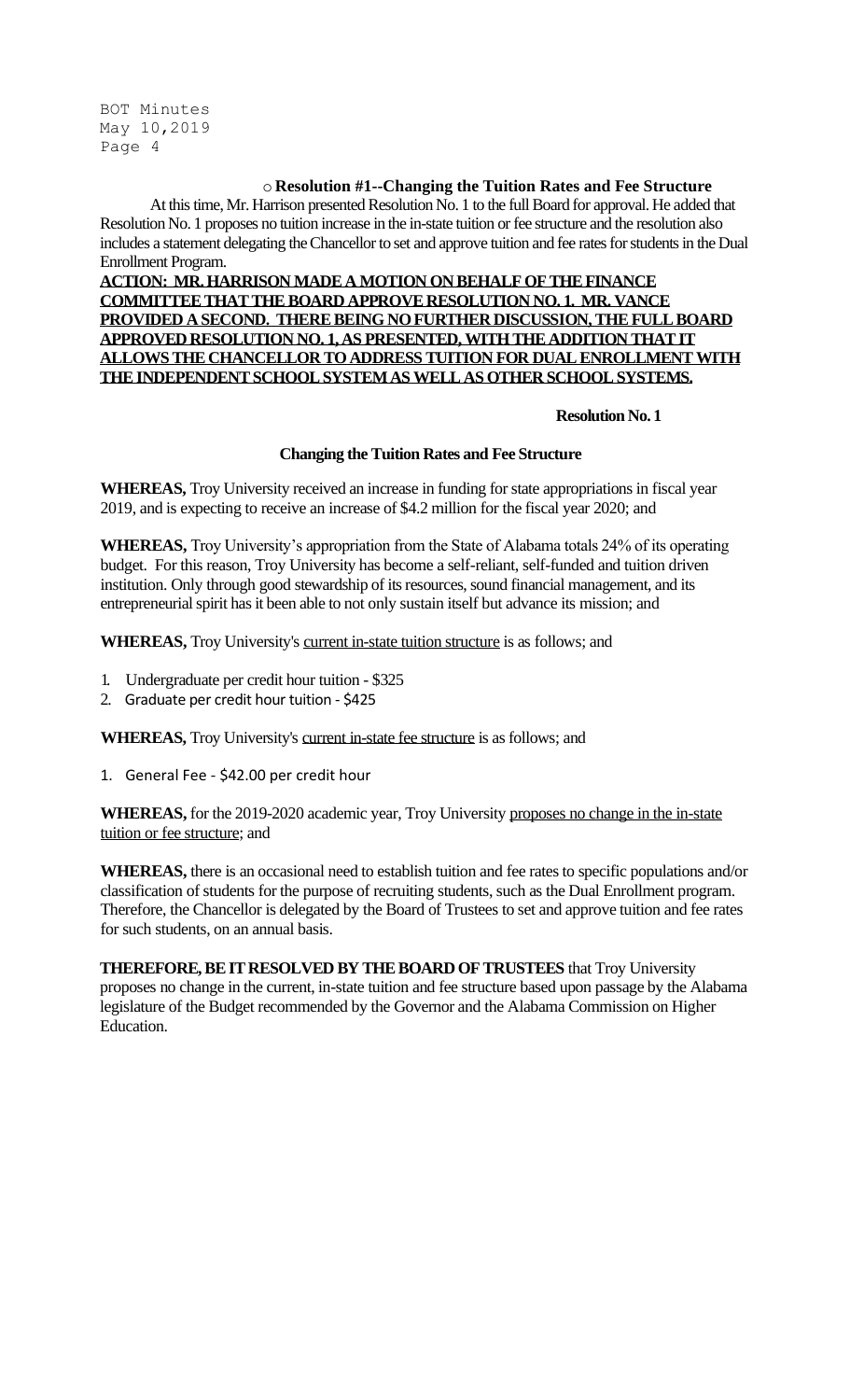#### o **Resolution #2--Refunding of the Series 2009 & Series 2010 Bonds**

Mr. Harrison introduced Resolution No. 2 and recommended on behalf of the Finance Committee adoption of the resolution. The resolution recommends refunding the Series 2009 and Series 2010 Bonds as described in the resolution. It was noted that the refunding of these bonds should save approximately 3.192 million dollars over ten years. **ACTION: WITH A MOTION FROM MR. HARRISON TO THE BOARD TO ADOPT** 

## **RESOLUTION NO. 2, SENATOR DIAL CALLED FOR A SECOND. A SECOND WAS MADE BY MR. CROWELL. WITH NO QUESTIONS OR FURTHER DISCUSSION, THE MOTION PASSED.**

#### **Resolution No. 2**

#### **Refunding of the Series 2009 & Series 2010 Bonds**

**WHEREAS**, the University has determined that it is necessary, advisable, in the interest of the University and in the public interest that the University issue its facilities revenue bonds under the General Bond Resolution to refund its Series 2009 Bonds and Series 2010 Bonds as described herein.

**WHEREAS**, Pursuant to the authorization to do so contained in the General Bond Resolution and in Section 16-3-28, Code of Alabama (1975), as amended, the Series 2019 Bonds are hereby authorized to be issued, as one or more series of Bonds under the General Bond Resolution, in an aggregate principal amount currently estimated at \$65,000,000, but not to exceed \$70,000,000. The current expectation is that a series of Series 2019 Bonds will be issued to refund the Series 2009 Bonds followed at a later date with another series of Series 2019 Bonds to refund the Series 2010 Bonds. It is expressly authorized that the Series 2019 Bonds may be issued in one or more series or sub-series and on multiple dates at the discretion of the Chancellor and Treasurer.

**WHEREAS,** The Series 2019 Bonds shall be issued, if at all, subject to the discretion of the Chancellor and Treasurer, in consultation with the University's financial professionals, based on prevailing market conditions at the time or times of the proposed sale thereof. The issuance of any part, series or sub-series of the Series 2019 Bonds shall in itself conclusively evidence the determination by the Chancellor and the Treasurer that market conditions at that time warranted the issuance of that part, series or sub-series of the Series 2019 Bonds. The Series 2019 Bonds may be sold by public or private sale at the discretion of the Chancellor and Treasurer, in consultation with the University's financial professionals, and the Chancellor and Treasurer are authorized to take any actions necessary to conduct a private or public sale of the Series 2019 Bonds as they may deem appropriate.

**THEREFORE, BE IT RESOLVED** the Board hereby authorizes and entrusts the Chancellor and Treasurer to determine or prescribe, in the Series 2019 Determination Document(s), which shall constitute an integral part of this Series Resolution, such of the other terms, provisions and other matters relative to the Series 2019 Bonds enumerated in Section 2.4(c) of the General Bond Resolution as they deem necessary or desirable. The net interest cost of any Series 2019 Bonds issued as a series of Tax-Exempt Bonds shall not exceed 5.000% and the net interest cost of any Series 2019 Bonds issued as a series of Taxable Bonds shall not exceed 7.000%.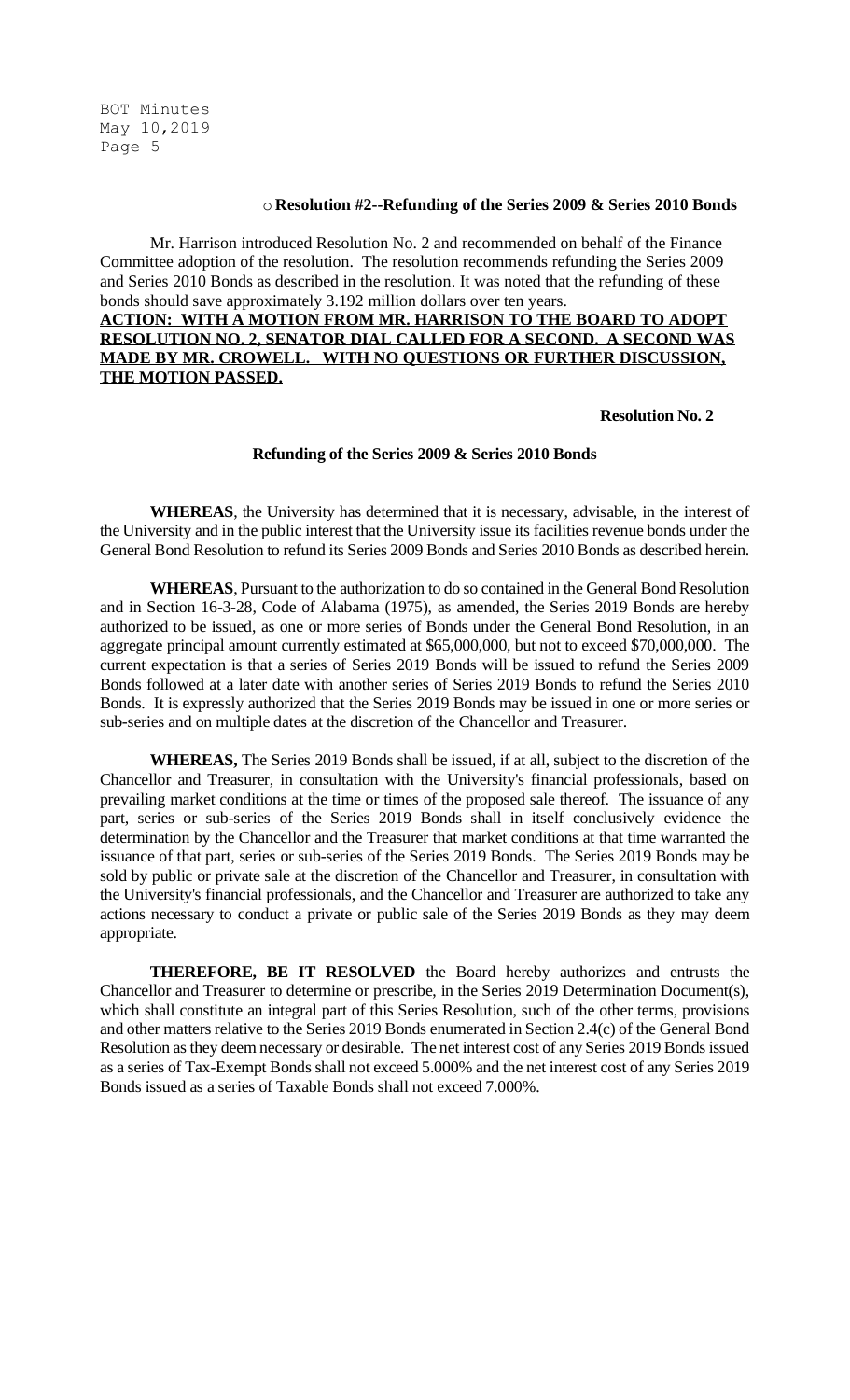# TROY UNIVERSITY

## **FACILITIES REVENUE BONDS SERIES 2019 BOND RESOLUTION**

Adopted May \_\_, 2019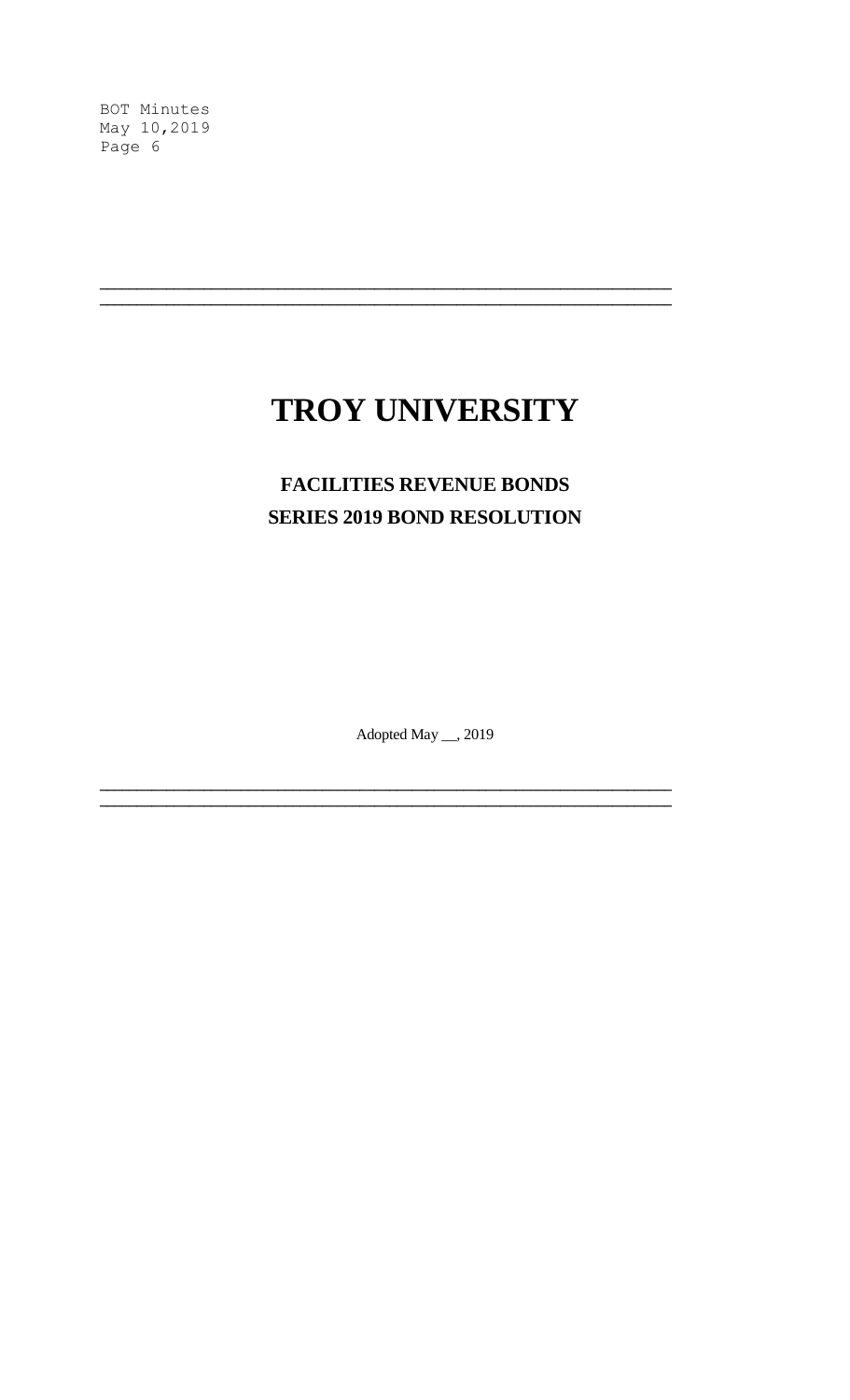## **FACILITIES REVENUE BONDS**

## **SERIES 2019 BOND RESOLUTION**

#### INDEX

| <b>ARTICLE I</b>   |                                                |
|--------------------|------------------------------------------------|
|                    |                                                |
|                    |                                                |
|                    |                                                |
|                    |                                                |
| <b>ARTICLE II</b>  | FINDINGS, DETERMINATIONS AND REPRESENTATIONS 7 |
|                    |                                                |
|                    |                                                |
| <b>ARTICLE III</b> |                                                |
|                    |                                                |
|                    |                                                |
|                    |                                                |
|                    |                                                |
| <b>ARTICLE IV</b>  |                                                |
|                    |                                                |
|                    |                                                |
| <b>ARTICLE V</b>   |                                                |
|                    |                                                |
|                    |                                                |
| <b>ARTICLE VI</b>  |                                                |
|                    |                                                |
| <b>ARTICLE VII</b> |                                                |
|                    |                                                |
|                    |                                                |
|                    |                                                |
|                    |                                                |
|                    |                                                |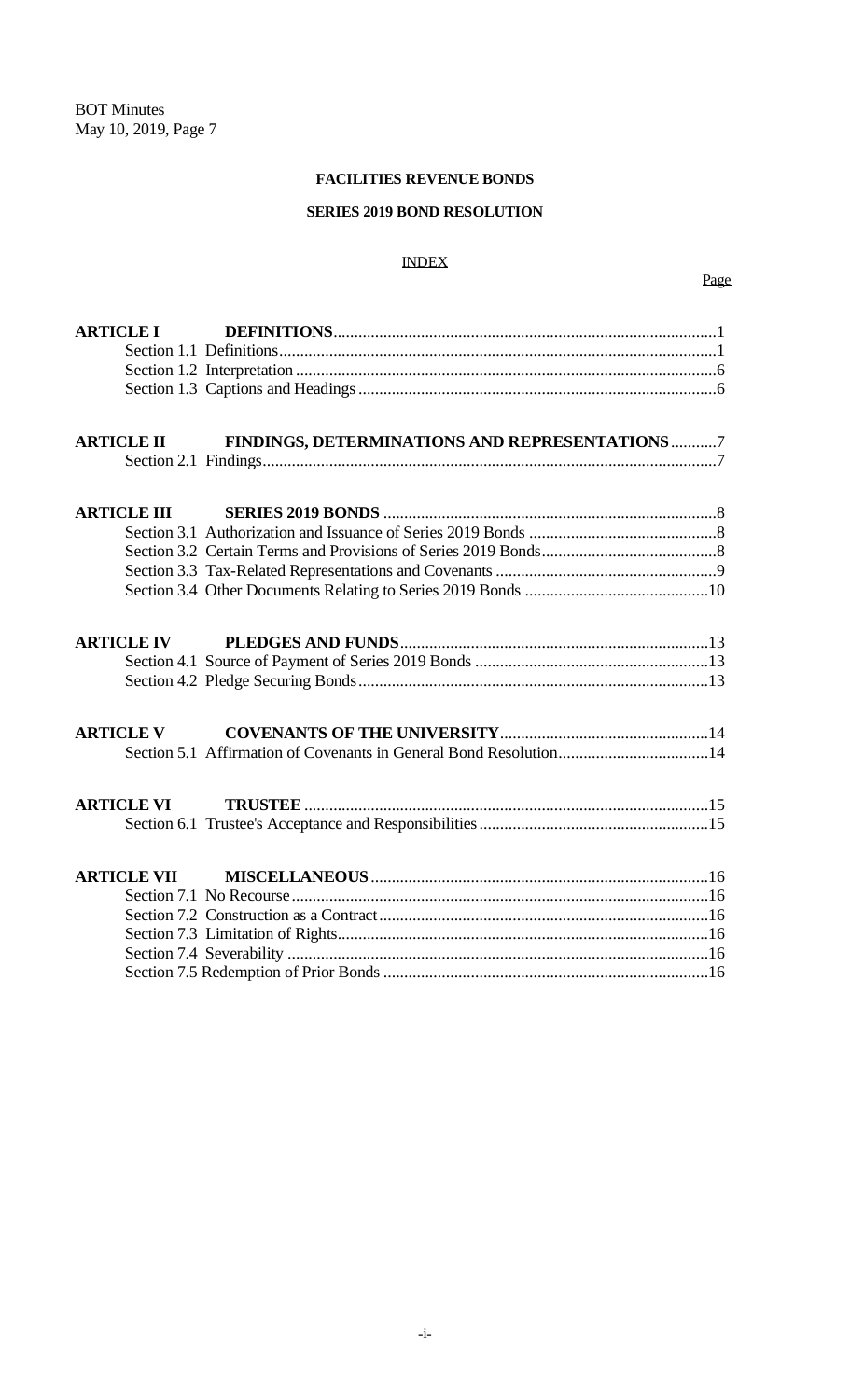#### **RESOLUTION AUTHORIZING THE ISSUANCE BY TROY UNIVERSITY OF UP TO \$70,000,000 IN AGGREGATE PRINCIPAL AMOUNT OF FACILITIES REVENUE BONDS, SERIES 2019**

WHEREAS, the University has determined that it is necessary, advisable, in the interest of the University and in the public interest that the University issue its facilities revenue bonds under the General Bond Resolution to refund its Series 2009 Bonds and Series 2010 Bonds as described herein.

**NOW, THEREFORE, BE IT RESOLVED BY THE BOARD OF TRUSTEES OF TROY UNIVERSITY**, as follows:

#### **ARTICLE I**

#### **DEFINITIONS**

Section 1.1 Definitions. In addition to the words and terms defined in the General Bond Resolution, which are incorporated herein by reference, unless the context or use clearly indicates another or different meaning or intent:

"Additional Bonds" means any Bonds issued in accordance with Section 2.3 of the General Bond Resolution.

"Affiliate" means, as to any Person, any other Person that directly, or indirectly, through one or more intermediaries, controls or is controlled by, or is under common control with, that Person.

"Auxiliary Enterprise Revenues" means all amounts received or collected by or on behalf of the University from the use and operation of Auxiliary Enterprises, including all revenues, rents, fees, charges or other income of any kind from any source, including without limitation any proceeds of business interruption insurance and temporary condemnation awards in respect of Auxiliary Enterprises.

"Auxiliary Enterprises" means all facilities operated by or on behalf of the University offering or providing goods and/or services ancillary to and apart from the provision of education or the administration of the University, including without limitation facilities offering or providing housing, dining, books and supplies, athletic events, cultural or entertainment events, and similar functions or purposes.

"Board" means the Board of Trustees of the University and any successor to its duties.

"Bond Counsel" any attorney or firm of attorneys nationally recognized on the subject of municipal bonds whose opinions are generally accepted by purchasers of municipal bonds.

"Bond Fund" means the Bond Fund which was created and established by Section 4.3 of the General Bond Resolution.

"Bonds" means the Series 2009 Bonds, the Series 2010 Bonds, the Series 2014 Bonds, the Series 2015 Bonds, the Series 2018 Bonds, the Series 2019 Bonds and any Additional Bonds hereafter issued pursuant to the provisions of the General Bond Resolution.

"Business Day" means any day other than a day on which banking institutions are required or authorized to remain closed in either of the following locations: (i) the city in which the Trustee's Office is located, or (ii) the City of New York, New York.

"Chancellor" means the Chancellor of the University.

"Code" means the Internal Revenue Code of 1986, as amended. References to the Code and Sections thereof include relevant applicable temporary, proposed or final regulations thereunder and under any predecessor provisions of the Internal Revenue Code of 1954, as amended.

"Credit Enhancement" means a municipal bond insurance policy, a letter of credit, a surety bond or other credit enhancement facility covering the payment of debt service on any Bonds.

"Determination Document" means a certificate of the University, executed by the Chancellor and Treasurer and delivered on or prior to the Issue Date of any Bonds, which (a) determines or prescribes any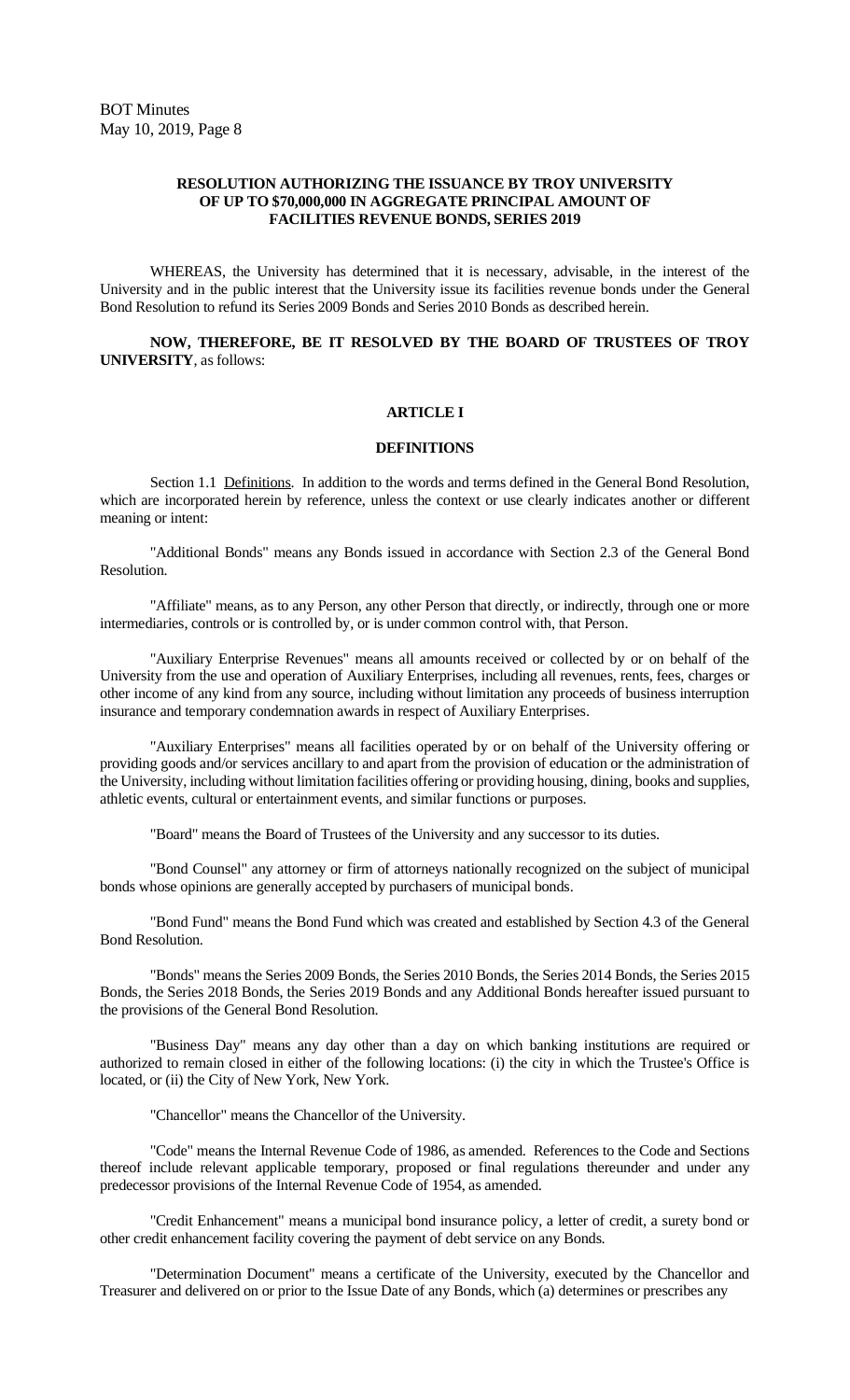terms, provisions and other matters relative to those Bonds that are authorized and entrusted by the applicable Series Resolution to be determined or prescribed therein, and (b) as such, constitutes an integral part of such Series Resolution.

"Extraordinary Services" and "Extraordinary Expenses" mean all services rendered and all expenses incurred under the General Bond Resolution other than Ordinary Services and Ordinary Expenses.

"Facilities" means, as provided by State law, the purchase, construction, enlargement or alteration of any buildings or other improvements, including dormitories, dining halls, classrooms, laboratories, libraries, stadiums, administration buildings and any other buildings and appurtenances thereto suitable for use by the University, the acquisition of furniture and equipment for any thereof, the purchase of land, the beautification of grounds and the construction of swimming pools, tennis courts, athletic fields and other facilities for physical education, all for use by the University; and such other capital purposes as may hereafter be authorized or permitted under State law.

"Fiduciaries" means the Trustee, the Registrar and any Paying Agent, and their respective successors and assigns.

"Fiscal Year" means the period of twelve (12) months from October 1st of one year through and including September 30th of the following year, or such other fiscal year as may hereafter be adopted by the Board.

"Funds" means the Bond Fund and any other Fund that may hereafter be established with the Trustee in connection with any series of Bonds, as contemplated in Section 2.4(c)(13) of the General Bond Resolution.

"General Bond Resolution" means Resolution No. 3 adopted by the Board on July 24, 2009, as the same may hereafter be amended or supplemented in accordance with the provisions hereof.

"General Student Fees" means the tuition payable by students attending the University and available for any general purpose authorized or approved by the Board, but excludes Special Student Fees.

"Government Obligations" means (a) direct obligations of the United States of America for the full and timely payment of which the full faith and credit of the United States of America is pledged, or (b) obligations issued by a Person controlled or supervised by and acting as an instrumentality of the United States of America, the full and timely payment of the principal of, premium, if any, and interest on which is fully and unconditionally guaranteed as a full faith and credit obligation by the United States of America.

"Holder" or "Bondholder" means the Person in whose name a Bond is registered on the books kept and maintained by the Registrar for the registration and transfer of Bonds.

"Issue Date" means, as to the Series 2019 Bonds, the date or dates of the initial authentication and delivery thereof.

"Moody's" means Moody's Investors Service, Inc., New York, New York.

"Net Proceeds", when used with reference to the Series 2019 Bonds, means the face amount of the Series 2019 Bonds, plus accrued interest and premium, if any, less original issue discount and less proceeds deposited in a reserve fund, if any.

"Ordinary Services" and "Ordinary Expenses" mean those services normally rendered and those expenses normally incurred by a trustee or other fiduciary under instruments similar to the General Bond Resolution.

"Outstanding", as applied to Bonds, means all Bonds which have been authenticated and delivered under the General Bond Resolution, except:

(a) Bonds cancelled upon surrender, exchange or transfer, or because of payment or redemption prior to maturity;

(b) Bonds, or any portion thereof, for the payment, redemption or purchase for cancellation of which sufficient moneys have been deposited and credited with the Trustee or any Paying Agents (whether upon or prior to the maturity, purchase or redemption date of those Bonds); provided, that if any of those Bonds are to be redeemed prior to their maturity, notice of that redemption shall have been given or arrangements satisfactory to the Trustee shall have been made for giving notice of that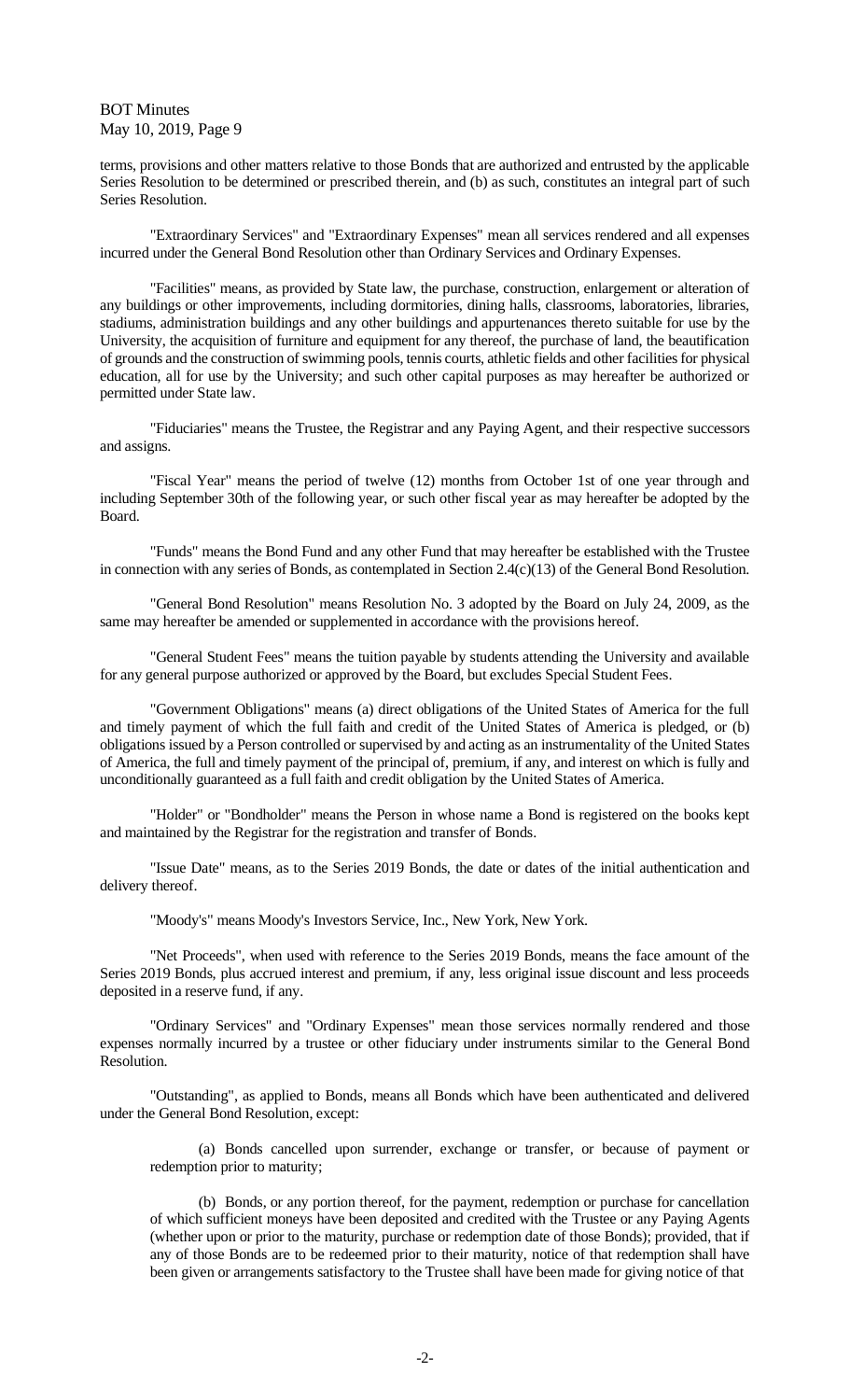> redemption, or waiver by the affected Holders of that notice satisfactory in form to the Trustee shall have been filed with the Trustee; and

> (c) Bonds in exchange for or in lieu of which others have been authenticated and delivered under Section 2.8 hereof;

provided, however, that in determining whether the Holders of the requisite principal amount of Bonds Outstanding have given any request, demand, authorization, direction, notice, consent or waiver hereunder, Bonds owned by the University, any other obligor with respect to the Bonds or any Affiliate of either of the foregoing shall be disregarded and deemed not to be Outstanding; except that, in determining whether the Trustee shall be protected in relying upon any such request, demand, authorization, direction, notice, consent or waiver, only Bonds which the Trustee knows to be so owned shall be disregarded. Bonds so owned which have been pledged in good faith may be regarded as Outstanding for such purposes if the pledgee establishes to the satisfaction of the Trustee the pledgee's right so to act with respect to such Bonds and that the pledgee is not the University, any other obligor with respect to the Bonds or any Affiliate of either of the foregoing. The term "Outstanding", when used in the General Bond Resolution with reference to Prior Bonds authenticated and delivered under the Prior Bond Resolution, shall have the same definition and be subject to the same exceptions.

"Paying Agent" means the Trustee and any other bank or trust company designated as a Paying Agent by or in accordance with Section 6.9 of the General Bond Resolution.

"Person" includes natural persons, firms, associations, partnerships, trusts, corporations, limited liability companies and public bodies.

"Prior Bond Resolution" means the resolution adopted by the Board on August 15, 1969 entitled "A RESOLUTION PROVIDING FOR THE CONSTRUCTION OF IMPROVEMENTS TO THE STADIUM AT THE CAMPUS OF TROY STATE UNIVERSITY, AT TROY, ALABAMA, FOR THE FINANCING THEREOF BY THE ISSUANCE OF REVENUE BONDS IN THE PRINCIPAL AMOUNT OF \$70,000, PAYABLE FROM STUDENT FEES FOR THE SECURING OF THE PAYMENT OF THE PRINCIPAL OF AND THE INTEREST ON SUCH BONDS; RESERVING THE RIGHT TO ISSUE ADDITIONAL BONDS PAYABLE FROM SUCH FEES ON A PARITY OF LIEN WITH SUCH BONDS, AND MAKING PROVISIONS INCIDENT THERETO," as modified, amended and supplemented by resolutions supplemental thereto numbered Nos. 1, 9 and 15 adopted by the Board on August 14, 1970, May 30, 1997, and September 10, 2005, respectively.

"Prior Bonds" means the outstanding obligations heretofore issued by the University under and in accordance with the Prior Bond Resolution. There are no Prior Bonds that remain outstanding.

"Private Business Use" means use directly or indirectly in a trade or business carried on by a natural Person or in any activity carried on by a Person other than a natural person, excluding, however, use by a state or local governmental unit and use as a member of the general public.

"Purchaser" means the original purchaser or purchasers of any series of Bonds.

"Rating Agency" means Moody's or S&P, their respective successors and assigns, and any other nationally recognized securities rating agency.

"Record Date" means, as to any series of Bonds, the 15th day (whether or not a Business Day) next preceding an interest payment date with respect to those Bonds.

"Refunded Bonds" means the Series 2009 Bonds and Series 2010 Bonds; provided, that the Chancellor and the Treasurer may provide in the Series 2019 Determination Document(s) to amend this definition to not refund the Series 2009 Bonds or the Series 2010 Bonds, or to only refund a portion thereof, or to refund such bonds through the issuance of more than one series of Series 2019 Bonds issued on the same or different dates, as provided herein.

"Refunded Bonds Trustee" means Regions Bank as trustee under the General Bond Resolution pursuant to which the Refunded Bonds were issued.

"Register" means the books kept and maintained by the Registrar for registration and transfer of Bonds.

"Registrar" means the Trustee.

"Resolution" means a resolution duly adopted by the Board.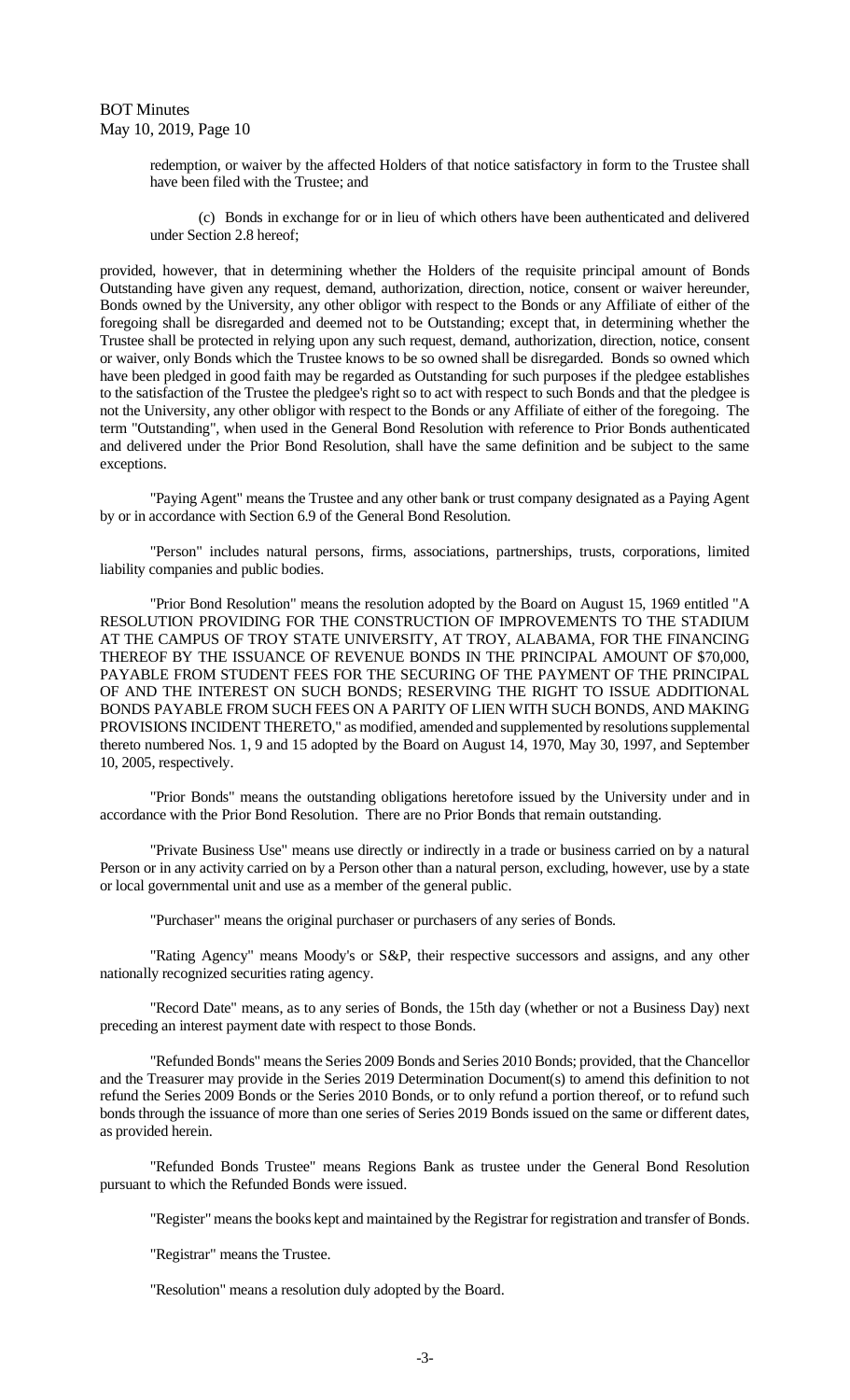"S&P" means Standard & Poor's Ratings Services, a division of The McGraw-Hill Companies, Inc.

"SEC" means the Securities and Exchange Commission.

"Series Resolution" means, as to the Series 2019 Bonds, this Resolution.

"Series 2009 Bonds" means the University's Facilities Revenue Bonds, Series 2009A, dated September 29, 2009, and originally issued in the aggregate principal amount of \$14,590,000 and Taxable Facilities Revenue Bonds, Series 2009B (Build America Bonds), dated September 29, 2009, and originally issued in the aggregate principal amount of \$48,180,000, collectively.

"Series 2010 Bonds" means the University's Facilities Revenue Bond, Series 2010-A, dated December 14, 2010, and originally issued in the aggregate principal amount of \$19,400,000 and Facilities Revenue Bond, Series 2010-B (Taxable Build America Bond – Direct Payment), dated December 14, 2010, and originally issued in the aggregate principal amount of \$16,080,000, collectively.

"Series 2014 Bonds" means the University's Facilities Revenue Bond, Series 2014-A, dated May 29, 2014, and originally issued in the aggregate principal amount of \$3,655,000 and Facilities Revenue Bond, Series 2014-B, dated May 29, 2014, and originally issued in the aggregate principal amount of \$15,060,000, collectively.

"Series 2015 Bonds" means the University's Facilities Revenue Bonds, Series 2015-A, dated June 30, 2015, and originally issued in the aggregate principal amount of \$41,570,000.

"Series 2018 Bonds" means the University's Facilities Revenue Bonds, Series 2018-A, dated March 1, 2018, and originally issued in the aggregate principal amount of \$25,000,000.

"Series 2019 Bonds" means any of the Bonds authorized to be issued hereunder.

"Series 2019 Determination Document" means the Determination Document(s) relative to the Series 2019 Bonds, which may have such name or names as the Chancellor and the Treasurer shall determine based on the designation given to the related Series 2019 Bonds.

"Special Record Date" means, with respect to any Bond, the date established by the Trustee in connection with the payment of overdue interest on that Bond pursuant to Section 2.7 hereof.

"Special Student Fees" means all special fees or charges on students or prospective students now or hereafter levied by the University, in the nature of, and including, without limitation, all lab fees, change of course fees, transcript fees, student activity fees, general University fees, application fees, deferred payment fees, registration fees, continuing education fees, pre-college counseling fees, administrative fees, technology fees, withdrawal fees, and all other similar fees or charges (a) apart from and in addition to General Student Fees, and (b) exclusive of Auxiliary Enterprise Revenues.

"Supplemental Resolution" means any resolution of the Board adopted and becoming effective in accordance with the terms of the General Bond Resolution.

"State" means the State of Alabama.

"Tax Compliance Certificate" means a closing certificate of the University, executed by the Chancellor or Treasurer and delivered in connection with Bonds issued or issuable on a Tax-Exempt or Tax-Favored basis, which makes or contains such representations, covenants, elections or designations on the part of the University as Bond Counsel or the Purchaser thereof shall request to evidence the Tax-Exempt or Tax-Favored status, as the case may be, of those Bonds and the commitment of the University to maintain the same.

"Taxable" means, when used in reference to Bonds, that interest thereon is includable in the gross income of any owner thereof for federal income tax purposes and that such Bonds are not Tax-Favored.

"Tax-Exempt" means, when used in reference to Bonds, that interest thereon is excluded from gross income for federal income tax purposes under Section 103(a) of the Code.

"Tax-Favored" means, when used in reference to Bonds, that owners thereof are entitled to a credit for federal income tax purposes, or that the University is entitled to a cash subsidy from the federal government, in respect of a portion of the interest thereon, in each case under Section 54AA of the Code.

"Treasurer" means the Treasurer of the University.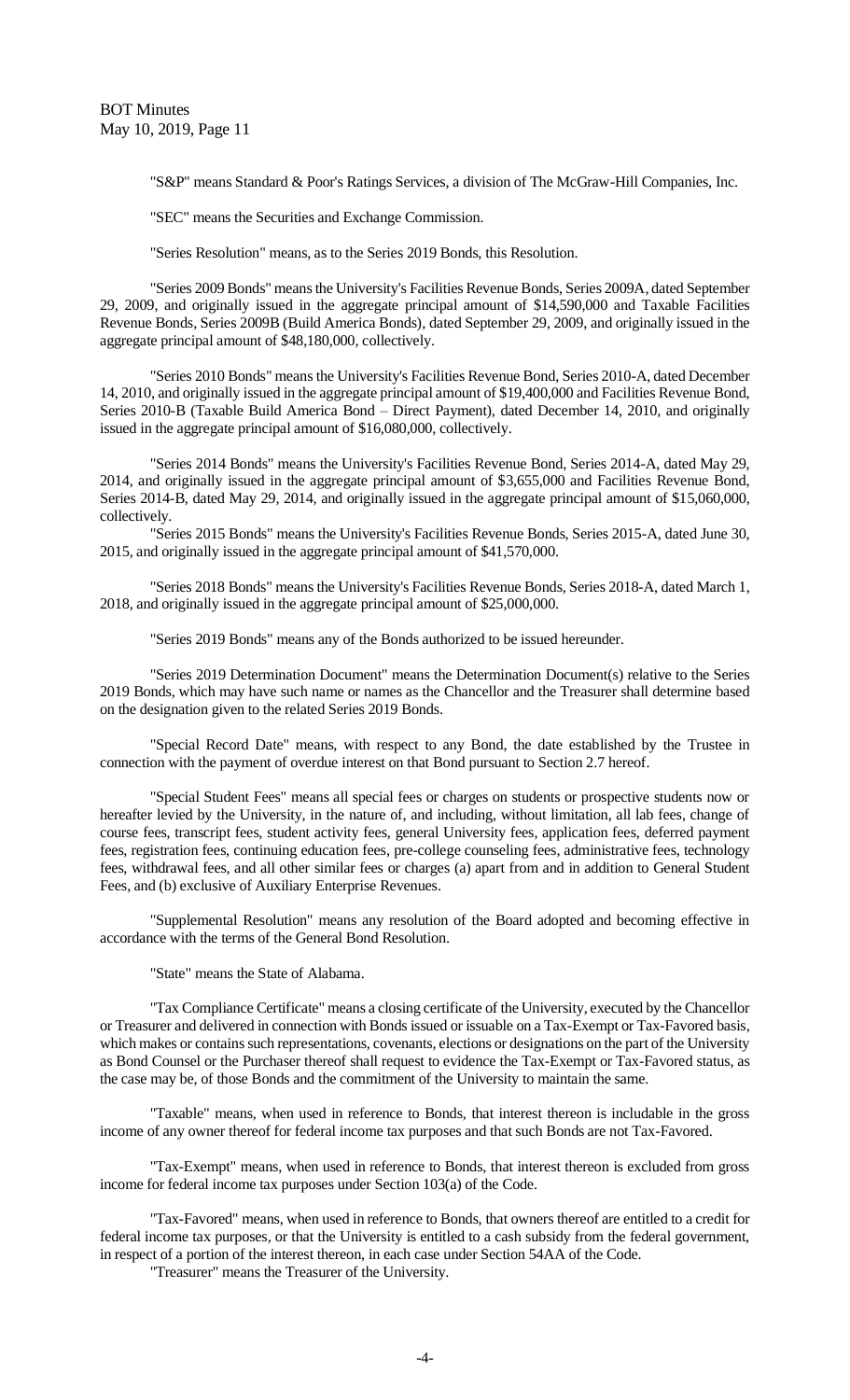"Trustee" means the trustee at the time serving as such under the General Bond Resolution, presently, Regions Bank, Birmingham, Alabama.

"Trustee's Office" means the office from time to time designated by the Trustee, or its successor in trust, as its principal corporate trust office for purposes of discharging its trusts and duties under the General Bond Resolution, which office as of the date hereof is located at 1900 Fifth Avenue North, 26th Floor, Birmingham, Alabama 35203.

"University" means Troy University, a public corporation and instrumentality of the State, its successors and assigns.

Section 1.2 Interpretation. Unless the context indicates otherwise, words importing the singular number include the plural number, and vice versa; the terms "hereof", "hereby", "herein", "hereto", "hereunder" and similar terms refer to this Resolution; and the term "hereafter" means after, and the term "heretofore" means before, the date of adoption of this Resolution. Words of any gender include the correlative words of the other genders, unless the sense indicates otherwise.

Section 1.3 Captions and Headings. The captions and headings in this Resolution are solely for convenience of reference and in no way define, limit or describe the scope or intent of any Articles, Sections, subsections, paragraphs, subparagraphs or clauses hereof.

## [END OF ARTICLE I]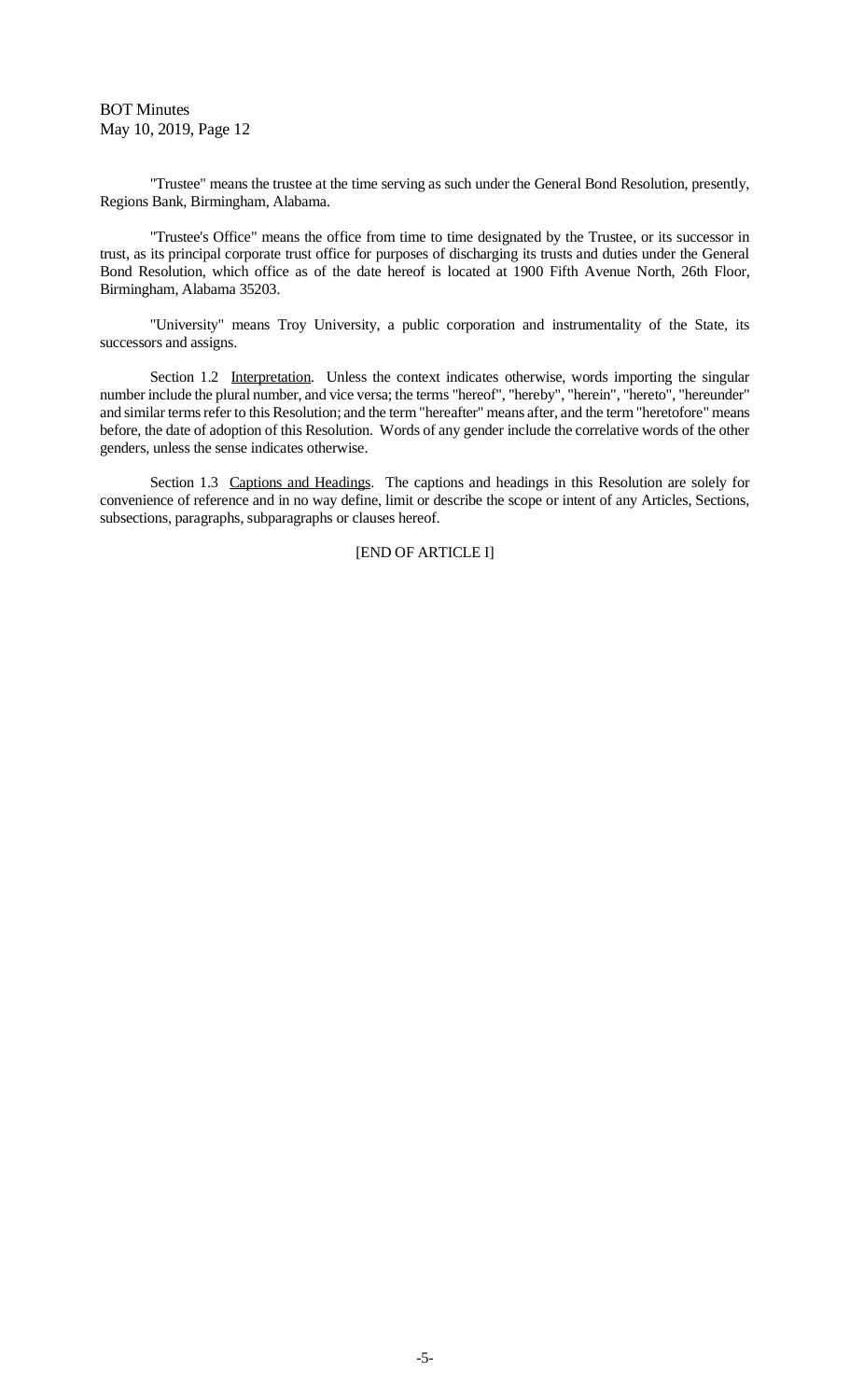#### **ARTICLE II**

#### **FINDINGS, DETERMINATIONS AND REPRESENTATIONS**

Section 2.1 Findings. The Board, upon evidence duly submitted to and considered by it, has ascertained and found and does hereby declare, represent and state that:

(a) The Series 2019 Bonds shall be issued to (i) refund the Series 2009 Bonds; provided that the Chancellor and Treasurer may determine, in consultation with the professional advisors retained by the University with regard to the issuance of the Series 2019 Bonds, and may provide in the Series 2019 Determination Document, not to refund the Series 2009 Bonds or to refund only a portion thereof, (ii) refund the Series 2010 Bonds; provided that the Chancellor and Treasurer may determine, in consultation with the professional advisors retained by the University with regard to the issuance of the Series 2019 Bonds, and may provide in the Series 2019 Determination Document, not to refund the Series 2010 Bonds or to refund only a portion thereof, and (iii) pay or reimburse the costs and expenses of issuing the Series 2019 Bonds, including the cost of Credit Enhancement, if any, that may be obtained with respect to the Series 2019 Bonds. The Series 2019 Bonds may be issued in one or more series or sub-series and on multiple dates in order to refund the Series 2009 Bonds and Series 2010 Bonds.

(b) The only Bonds currently outstanding under the General Bond Resolution are the University's Facilities Revenue Bonds, Series 2009A, dated September 29, 2009, which are currently outstanding in the aggregate principal amount of \$9,050,000, its Taxable Facilities Revenue Bonds, Series 2009B (Build America Bonds), dated September 29, 2009, which are currently outstanding in the aggregate principal amount of \$39,895,000, its Facilities Revenue Bond, Series 2010-A, dated December 14, 2010, which is currently outstanding in the aggregate principal amount of \$3,920,000, its Facilities Revenue Bond, Series 2010-B (Taxable Build America Bond – Direct Payment), dated December 14, 2010, which is currently outstanding in the aggregate principal amount of \$11,600,000, its Facilities Revenue Bond, Series 2014-A, dated May 29, 2014, which is currently outstanding in the aggregate principal amount of \$640,000, its Facilities Revenue Bond, Series 2014-B, dated May 29, 2014, which is currently outstanding in the aggregate principal amount of \$10,805,000, its Facilities Revenue Bonds, Series 2015-A, dated June 30, 2015, which are currently outstanding in the aggregate principal amount of \$40,585,000 and its Facilities Revenue Bonds, Series 2018-A, dated March 1, 2018, which are currently outstanding in the aggregate principal amount of \$25,000,000. There are no Prior Bonds outstanding under the Prior Bond Resolution. The University expects to refund all of the outstanding Series 2009 Bonds and Series 2010 Bonds in connection with the issuance of the Series 2019 Bonds, subject to prevailing market conditions when the Series 2019 Bonds are offered for sale.

(c) The University is not presently in default in the payment of the principal of or interest on any Bonds.

#### [END OF ARTICLE II]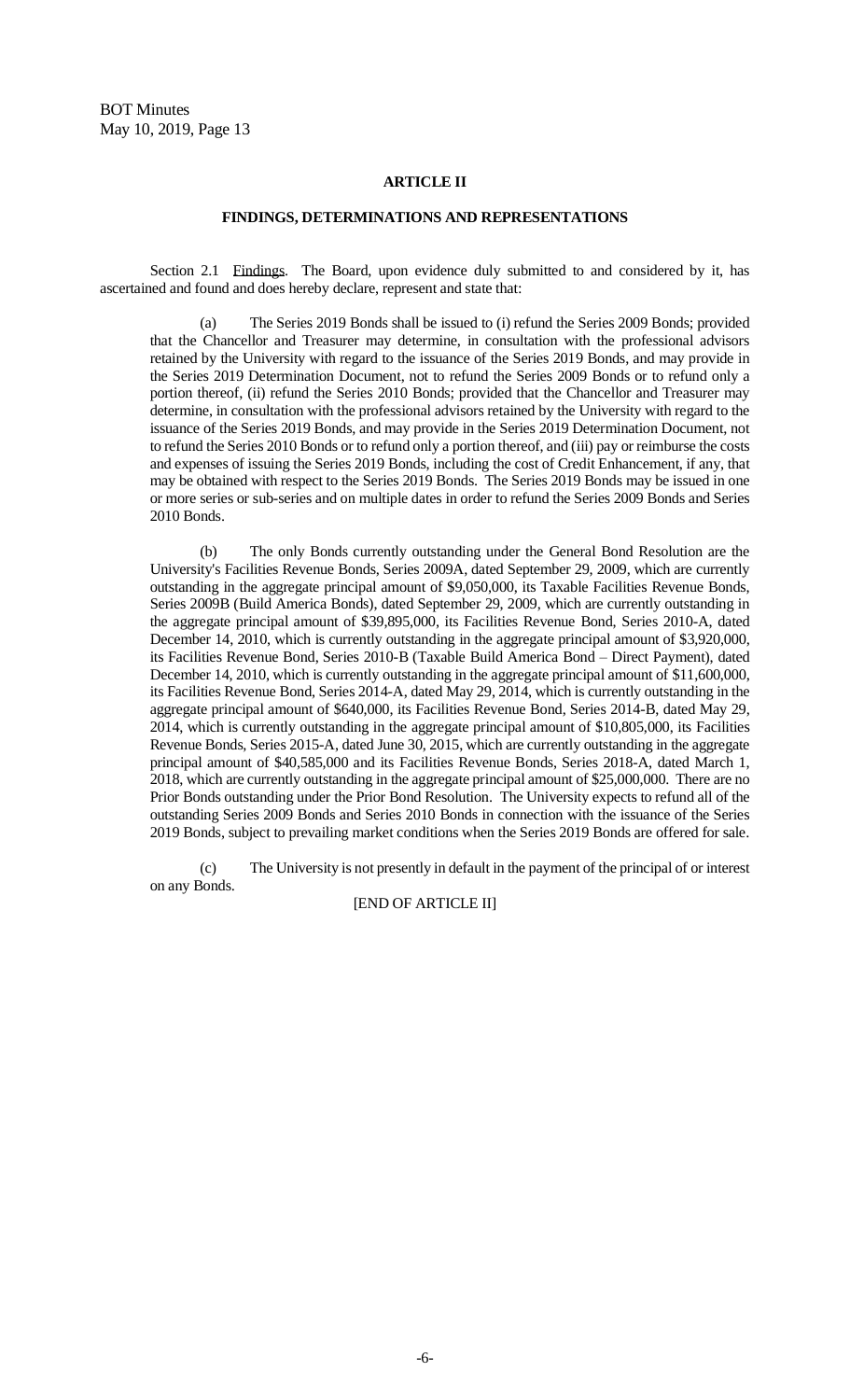#### **ARTICLE III**

#### **SERIES 2019 BONDS**

Section 3.1 Authorization and Issuance of Series 2019 Bonds. This Resolution constitutes a Series Resolution under the General Bond Resolution in order to provide for the issuance of the Series 2019 Bonds.

Pursuant to the authorization to do so contained in the General Bond Resolution and in Section 16-3- 28, Code of Alabama (1975), as amended, the Series 2019 Bonds are hereby authorized to be issued, as one or more series of Bonds under the General Bond Resolution, in an aggregate principal amount currently estimated at \$65,000,000, but not to exceed \$70,000,000. The current expectation is that a series of Series 2019 Bonds will be issued to refund the Series 2009 Bonds followed at a later date with another series of Series 2019 Bonds to refund the Series 2010 Bonds. It is expressly authorized that the Series 2019 Bonds may be issued in one or more series or sub-series and on multiple dates at the discretion of the Chancellor and Treasurer.

The Series 2019 Bonds shall be issued, if at all, subject to the discretion of the Chancellor and Treasurer, in consultation with the University's financial professionals, based on prevailing market conditions at the time or times of the proposed sale thereof. The issuance of any part, series or sub-series of the Series 2019 Bonds shall in itself conclusively evidence the determination by the Chancellor and the Treasurer that market conditions at that time warranted the issuance of that part, series or sub-series of the Series 2019 Bonds. The Series 2019 Bonds may be sold by public or private sale at the discretion of the Chancellor and Treasurer, in consultation with the University's financial professionals, and the Chancellor and Treasurer are authorized to take any actions necessary to conduct a private or public sale of the Series 2019 Bonds as they may deem appropriate.

At the time of issuance of the Series 2019 Bonds, the University shall file with the Secretary of the Board and the Trustee the same items that are required, pursuant to Section 2.3 of the General Bond Resolution, to be so filed prior to the issuance of any series of Additional Bonds.

#### Section 3.2 Certain Terms and Provisions of Series 2019 Bonds.

(a) The Board hereby determines and prescribes the following terms, provisions and other matters relative to the Series 2019 Bonds:

(1) The Series 2019 Bonds shall be issued, subject to the discretion of the Chancellor and Treasurer of the University, in consultation with Bond Counsel and the other professionals advising the University in connection with the issuance of the Bonds, at such time or times, in one or more series or sub-series, and on a Tax-Exempt and/or (if and to the extent required under the Code) Taxable basis. Reference is made to Section 3.3 hereof for certain representations and covenants of the University in respect of any Series 2019 Bonds issued on a Tax-Exempt basis.

(2) The Series 2019 Bonds shall be generally designated "Troy University, Facilities Revenue Bonds, Series 2019", with such other or special designations as to any part, series or sub-series thereof, if any, as the Chancellor and Treasurer are hereby authorized and entrusted to set forth in the Series 2019 Determination Document(s); and shall be fully registered as to both principal and interest, with each separate series or sub-series thereof numbered consecutively from R-1 upwards.

The University will not fund or provide for a reserve fund for the Series 2019 Bonds, unless the Chancellor and Treasurer determine that a reserve fund is necessary to obtain the most favorable terms for the Series 2019 Bonds.

(4) The proceeds of the Series 2019 Bonds shall be used as provided in Section 2.1(a) hereof, subject to the discretion permitted herein and in the General Bond Resolution.

Subject to the conditions set forth below in this subsection (b), the Board hereby authorizes and entrusts the Chancellor and Treasurer to determine or prescribe, in the Series 2019 Determination Document(s), which shall constitute an integral part of this Series Resolution, such of the other terms, provisions and other matters relative to the Series 2019 Bonds enumerated in Section 2.4(c) of the General Bond Resolution as they deem necessary or desirable. The net interest cost of any Series 2019 Bonds issued as a series of Tax-Exempt Bonds shall not exceed 5.000% and the net interest cost of any Series 2019 Bonds issued as a series of Taxable Bonds shall not exceed 7.000%.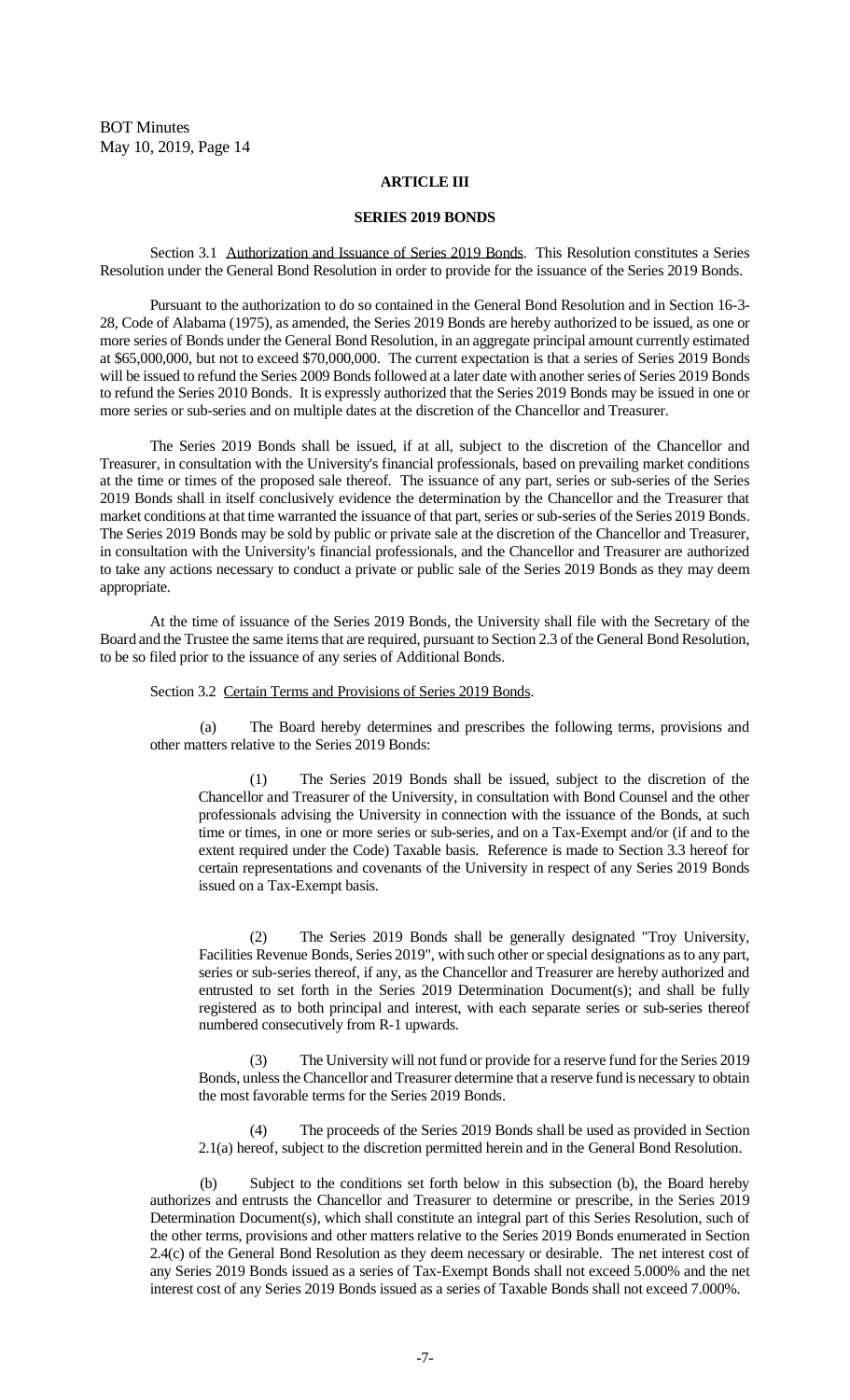Section 3.3 Tax-Related Representations and Covenants. Any reference in this Section 3.3 to the "Series 2019 Bonds" shall be deemed to refer, on a series by series (or sub-series) basis, only to that series or those series (or sub-series) of Series 2019 Bonds issued on a Tax-Exempt basis. The University makes the following representations, warranties and covenants as the basis for its issuance of the Series 2019 Bonds, which representations, warranties and covenants are intended to be relied upon:

(a) The University warrants that the interest on any Tax-Exempt Series 2019 Bonds is and will continue to be excludable from the gross income of the owners thereof for federal income tax purposes. The University will continuously comply with all requirements imposed by the Code as conditions to the exclusion from gross income for federal income tax purposes of the interest on any Tax-Exempt Series 2019 Bonds.

The University will not apply or permit the proceeds of the Series 2019 Bonds to be applied in a manner that would cause any of them to be deemed "private activity bonds" within the meaning of Section 141 of the Code. The University shall assure that (i) not in excess of ten percent (10%) of the Net Proceeds of the Series 2019 Bonds is used for Private Business Use if, in addition, the payment of more than ten percent (10%) of the principal or ten percent (10%) of the interest due on the Series 2019 Bonds during the term thereof is, under the terms of the Series 2019 Bonds or any underlying arrangement, directly or indirectly, secured by any interest in property used or to be used for a Private Business Use or in payments in respect of property used or to be used for a Private Business Use or is to be derived from payments, whether or not to the University, in respect of property or borrowed money used or to be used for a Private Business Use; and (ii) in the event that both (A) in excess of five percent (5%) of the Net Proceeds of the Series 2019 Bonds are used for a Private Business Use, and (B) an amount in excess of five percent (5%) of the principal or five percent (5%) of the interest due on the Series 2019 Bonds during the term thereof is, under the terms of the Series 2019 Bonds or any underlying arrangement, directly or indirectly, secured by any interest in property used or to be used for said Private Business Use or in payments in respect of property used or to be used for said Private Business Use or is to be derived from payments, whether or not to the University, in respect of property or borrowed money used or to be used for said Private Business Use, then said excess over said five percent (5%) of Net Proceeds of the Series 2019 Bonds used for a Private Business Use shall be used for a Private Business Use related to the governmental use of a portion of the projects financed with the Net Proceeds and shall not exceed the proceeds used for the governmental use of the portion of such projects to which such Private Business Use is related.

The University shall assure that not in excess of the lesser of five percent  $(5%)$  of the Net Proceeds of the Series 2019 Bonds or five million dollars are used, directly or indirectly, to make or finance a loan (other than loans constituting nonpurpose investments (within the meaning of section 148(f)(6)(A) of the Tax Code)) to persons other than state or local government units.

Except to the extent permitted under Section  $149(b)(3)$  of the Code, (i) payment of principal of or interest on the Series 2019 Bonds is not directly, indirectly or otherwise guaranteed (in whole or in part) by the United States (or any agency or instrumentality thereof), and (ii) none of the proceeds of the Series 2019 Bonds will be used to make loans the payment of principal or interest with respect to which is to be guaranteed (in whole or in part) by the United States (or any agency or instrumentality thereof).

(e) The University covenants that it will restrict the use and investment of the proceeds of the Series 2019 Bonds in such manner and to such extent, if any, and take or refrain from taking such other actions, all as may be necessary, after taking into account reasonable expectations at the time of the delivery of and payment for the Series 2019 Bonds, so that the Series 2019 Bonds will not constitute "arbitrage bonds" within the meaning of Section 148 of the Code or "hedge bonds" within the meaning of Section 149(g) of the Code.

(f) The Chancellor or Treasurer is hereby authorized to execute and deliver, for inclusion in the transcript of proceedings for the Series 2019 Bonds, a Tax Compliance Certificate relating to and made as of the Issue Date of the Series 2019 Bonds. Such Tax Compliance Certificate shall, among other things, reaffirm as of its date the continuing accuracy, completeness and correctness of the tax-related representations herein contained, set forth the reasonable expectations of the University regarding the amount and use of all the proceeds of such Series 2019 Bonds and the facts and estimates on which those expectations are based, and contain such other and further representations, covenants, designations and elections on the part of the University as Bond Counsel or the Purchaser shall request to evidence the Tax-Exempt status of those of the Series 2019 Bonds issued on a Tax-Exempt basis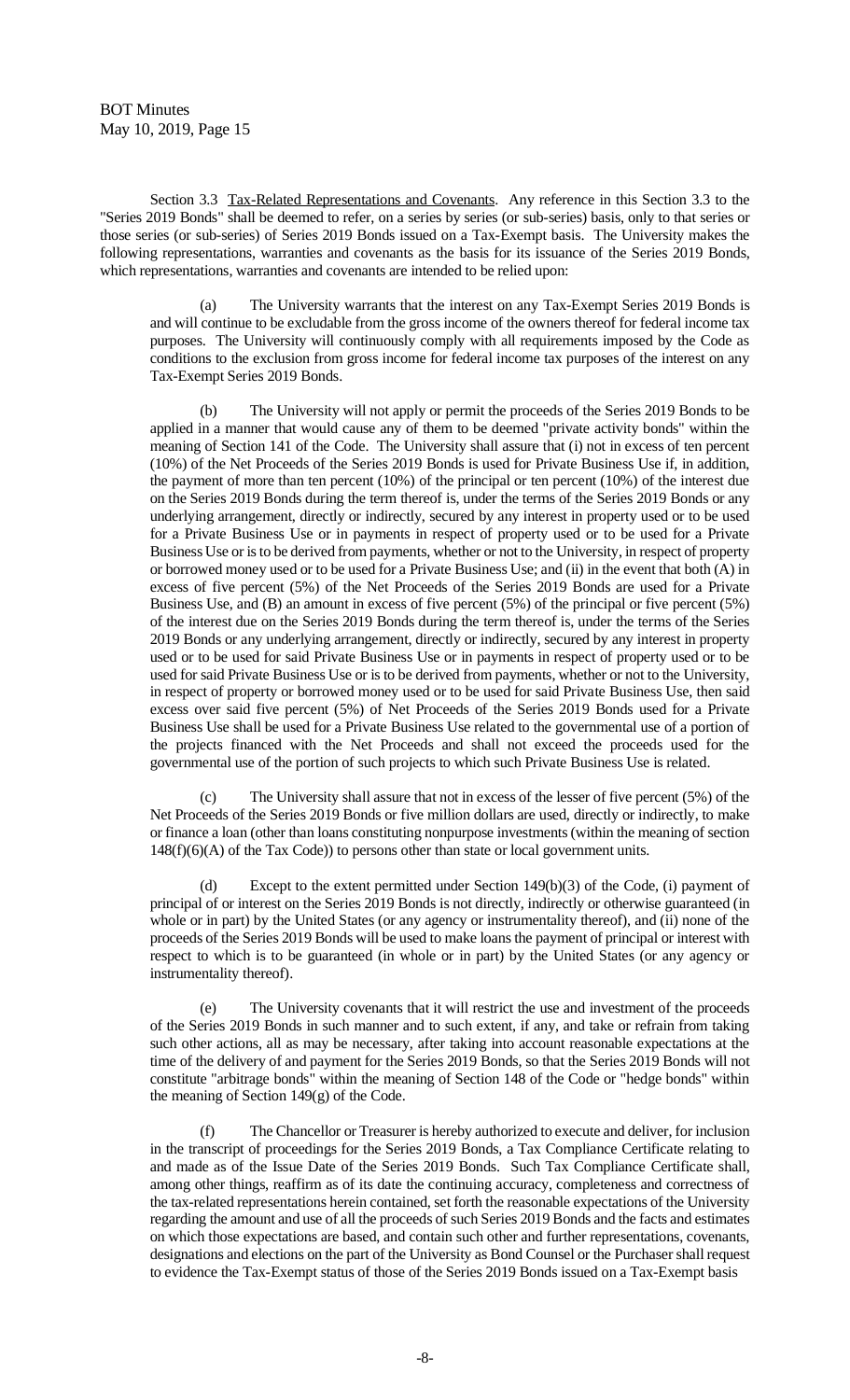and the commitment of the University to maintain the same. The University hereby agrees to perform any such covenants contained in the Tax Compliance Certificate.

(g) The University will make such informational reports as may be required under the Code, and in particular Section 149(e) thereof, with respect to the issuance of the Series 2019 Bonds.

The University covenants that it will (1) apply the proceeds of the Series 2019 Bonds to the governmental purposes of the borrowing, (2) make timely rebate payments to the United States, if any are required, and (3) maintain books and records and make calculations and reports necessary to make and to evidence sufficient rebate payments.

(i) In the event that the aggregate principal amount of Series 2019 Bonds to be issued during a calendar year together with any other tax-exempt obligations to be issued by the University during such calendar year is equal to or less than the amounts set forth in Section  $256(b)(3)(C)$  and (D) of the Code (as such provisions may be amended), the Chancellor is hereby authorized, upon consultation with Bond Counsel, to designate such Series 2019 Bonds as "qualified tax-exempt obligations" within the meaning and for purposes of Section 265(b)(3)(B) of the Code. Such designation, if made, shall be made in the Determination Document or the Tax Compliance Certificate for that series or sub-series of Series 2019 Bonds and shall be accompanied by such representations and warranties as are customarily made in connection with such a designation.

#### Section 3.4 Other Documents Relating to Series 2019 Bonds.

(a) *Official Statement*. The Board authorizes and directs, if necessary and appropriate for the method by which the Series 2019 Bonds will be sold, (1) the preparation by appropriate officials of the University, in consultation with Bond Counsel, the Purchaser and other professional advisers to the University, of a Preliminary Official Statement of the University (the "Preliminary Official Statement"), and subsequent to the sale of the Series 2019 Bonds a final Official Statement of the University (the "Official Statement"), relating to the issuance and sale of the Series 2019 Bonds; (2) the distribution and use of the Preliminary Official Statement and the Official Statement by the Purchaser in the offering and sale of the Series 2019 Bonds; and (3) the Chancellor or Treasurer to "deem final", for purposes and within the meaning of SEC Rule 15c2-12, the Preliminary Official Statement as of its date and to make such other and further representations with respect to the Preliminary Official Statement and Official Statement as may be customary and desirable. If the Series 2019 Bonds are sold in more than one series or sub-series and on more than one date, the authorization and direction in the preceding sentence shall apply to each series or sub-series, as appropriate, to the end that appropriate offering documents and certifications shall be provided for each series or subseries of Series 2019 Bonds as necessary.

(b) *Bond Purchase Agreement*. The Board authorizes the execution and delivery on behalf of the University by the Chancellor or the Treasurer, of a Bond Purchase Agreement or similar document relating to the Series 2019 Bonds to be entered into between the University and the Purchaser if necessary and appropriate for the method by which the Series 2019 Bonds will be sold (including, if the Series 2019 Bonds are issued in more than one series or sub-series and at different times, a separate such agreement for each later-issued series or sub-series).

(c) *Continuing Disclosure Agreement*. If necessary and appropriate for the method by which the Series 2019 Bonds will be sold, the Board authorizes the Chancellor or Treasurer to execute and deliver, on or prior to the Issue Date of any series or sub-series of the Series 2019 Bonds, a Continuing Disclosure Agreement with respect to the series or sub-series of Series 2019 Bonds issued, as required pursuant to SEC Rule 15c2-12 or by the Purchaser.

(d) Series 2009 *Escrow Trust Agreement.* In connection with the refunding and defeasance of the Series 2009 Bonds (or such portion of the Series 2009 Bonds as the Chancellor and Treasurer may determine should be refunded), the Board hereby authorizes and directs the Chancellor of the University to execute in the name and behalf of the University an Escrow Trust Agreement, between the University and the Refunded Bonds Trustee, and does hereby authorize and direct the Treasurer to attest the same and does further authorize and direct the official seal of the University to be affixed thereon.

(e) Series 2010 *Escrow Trust Agreement.* In connection with the refunding and defeasance of the Series 2010 Bonds (or such portion of the Series 2010 Bonds as the Chancellor and Treasurer may determine should be refunded), the Board hereby authorizes and directs the Chancellor of the University to execute in the name and behalf of the University an Escrow Trust Agreement,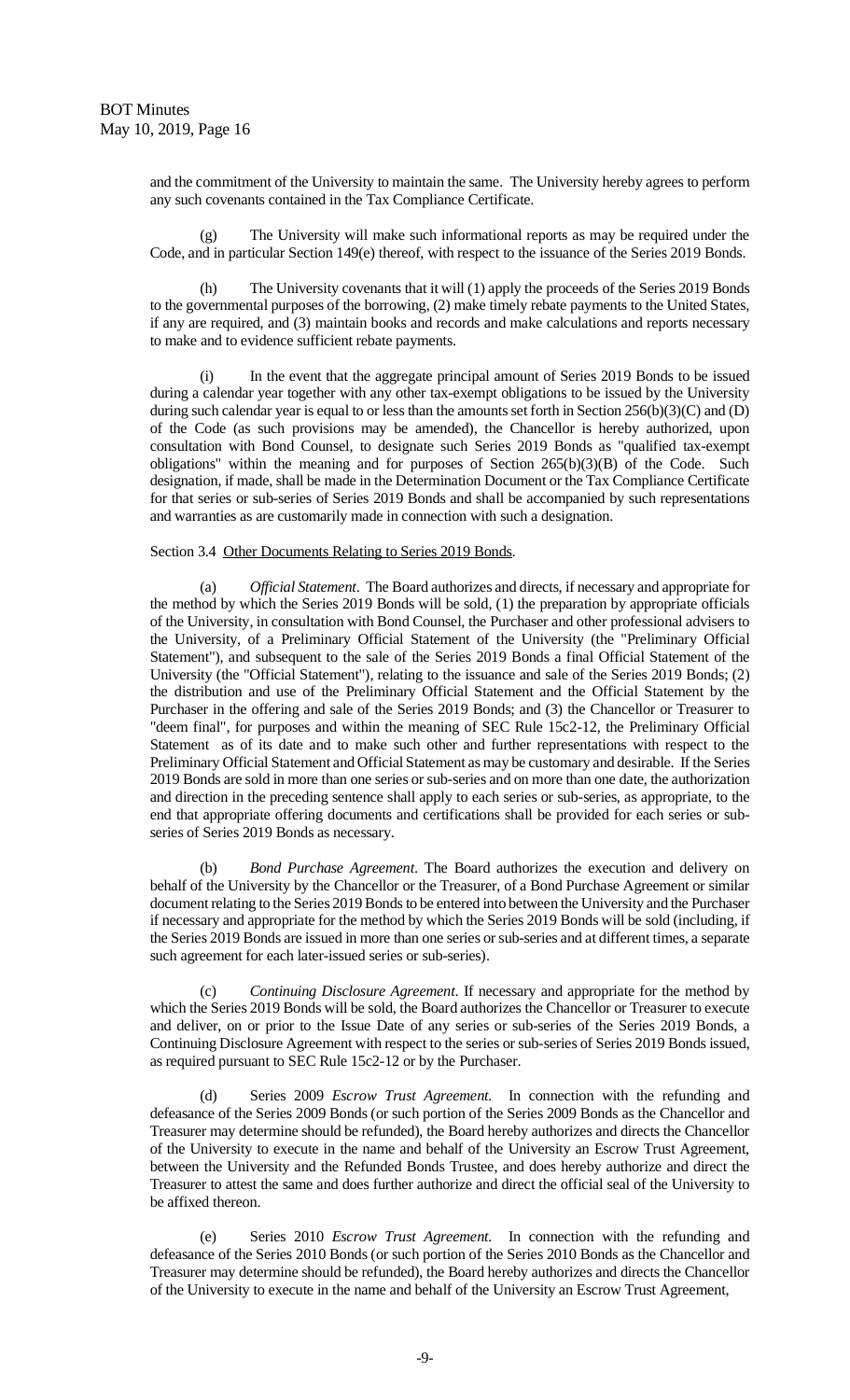between the University and the Refunded Bonds Trustee, and does hereby authorize and direct the Treasurer to attest the same and does further authorize and direct the official seal of the University to be affixed thereon.

(f) *Miscellaneous*. The Board authorizes Bond Counsel or other counsel to the University to prepare or review such other and further documents, certifications, assignments and instruments as Bond Counsel or such other counsel, the Trustee, the Purchaser or any provider of Credit Enhancement for the Series 2019 Bonds may require or as may be necessary or appropriate to consummate the transactions contemplated in this Resolution, including without limitation any certificates or reports referred to in Article III hereof. The Chancellor, Treasurer or any other appropriate officer, employee or agent of the University is hereby authorized and directed to execute and deliver any and all such additional documents or certificates, including without limitation any elections made for any taxrelated reason. In addition, the Treasurer or other appropriate officer, employee or agent of the University is expressly authorized and directed to execute and deliver, subsequent to the Issue Date but within such period as is prescribed by the Code, such certifications as may be prepared and/or required to evidence allocations of the proceeds of Series 2019 Bonds issued on a Tax-Exempt basis. [END OF ARTICLE III]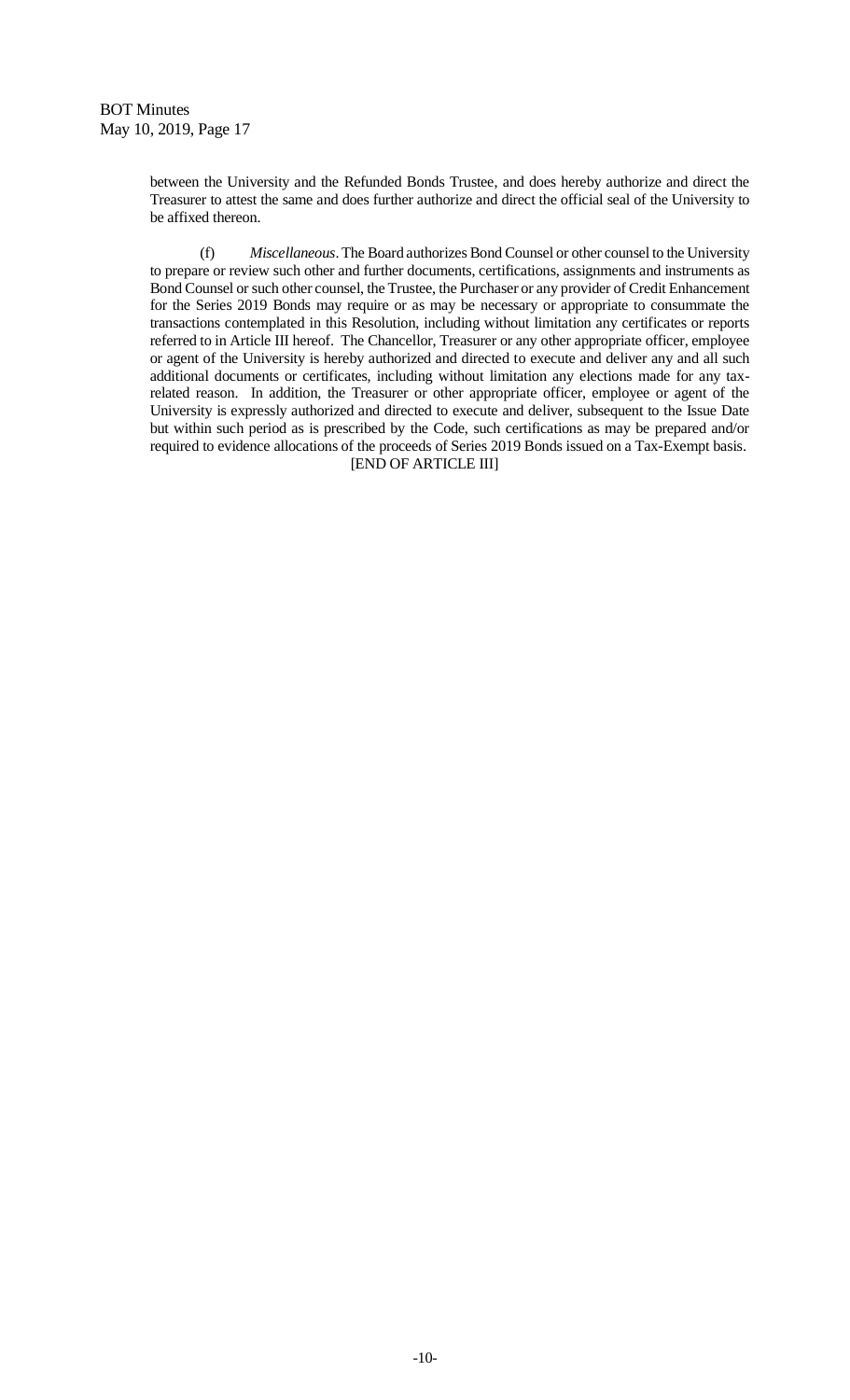#### **ARTICLE IV**

#### **PLEDGES AND FUNDS**

Section 4.1 Source of Payment of Series 2019 Bonds. The Series 2019 Bonds shall be payable solely from the Bond Fund created in the General Bond Resolution for the exclusive benefit of the Holders from time to time of the Bonds, and shall be secured by (a) an exclusive first lien upon and pledge of the Special Student Fees, (b) an exclusive first lien upon and pledge of the General Student Fees, and (c) a lien upon and pledge of such other fees or revenues of the University as may hereafter be pledged to secure the payment of some or all Bonds, subject to such limitations as may be set forth in the Supplemental Resolution providing for such lien and pledge.

Neither the Bonds nor any pledge or agreement made in this Resolution or the General Bond Resolution shall be or constitute an obligation or debt of any nature whatsoever of the State, and neither the Bonds nor any obligation arising from any such pledge or agreement shall be payable out of any moneys appropriated by the State to the University. Neither the State nor the University shall be obligated, directly or indirectly, to contribute any funds, property or resources to the payment of the Bonds, except the fees and moneys pledged and the moneys in the Bond Fund, as provided in the General Bond Resolution.

Section 4.2 Pledge Securing Bonds. For the purpose of securing the payment of the principal of and interest on all Bonds, the University hereby pledges and assigns

- (a) the Special Student Fees, and
- (b) the General Student Fees,

and hereby covenants and agrees to collect or cause to be collected said fees, as the same become due and payable, to hold said fees so collected separate and apart from all other fees, revenues and income of the University, and to apply said fees only as provided in the General Bond Resolution (but only to the extent necessary to pay debt service on the Bonds).

The University warrants, represents and covenants that it is duly authorized by law to pledge the Special Student Fees and the General Student Fees and the Bond Fund purported to be pledged by this Resolution and the General Bond Resolution in the manner and to the extent provided herein and therein; that the Special Student Fees, the Bond Fund and the General Student Fees are and shall be free and clear of any pledge, lien, charge or encumbrance thereon or with respect thereto prior to or of equal rank with the pledge created by this Resolution or the General Bond Resolution; that all corporate action on the part of the University to that end has been duly and validly taken; that the Bonds and the provisions of this Resolution and the General Bond Resolution are and shall be legally enforceable obligations of the University in accordance with their terms and the terms hereof; and that it shall at all times, to the extent permitted by law, defend, preserve and protect the pledge of the Special Student Fees, the General Student Fees and the Bond Fund pledged under this Resolution and the General Bond Resolution, and all of the rights of the Bondholders hereunder, against all claims and demands of all persons whomsoever.

[END OF ARTICLE IV]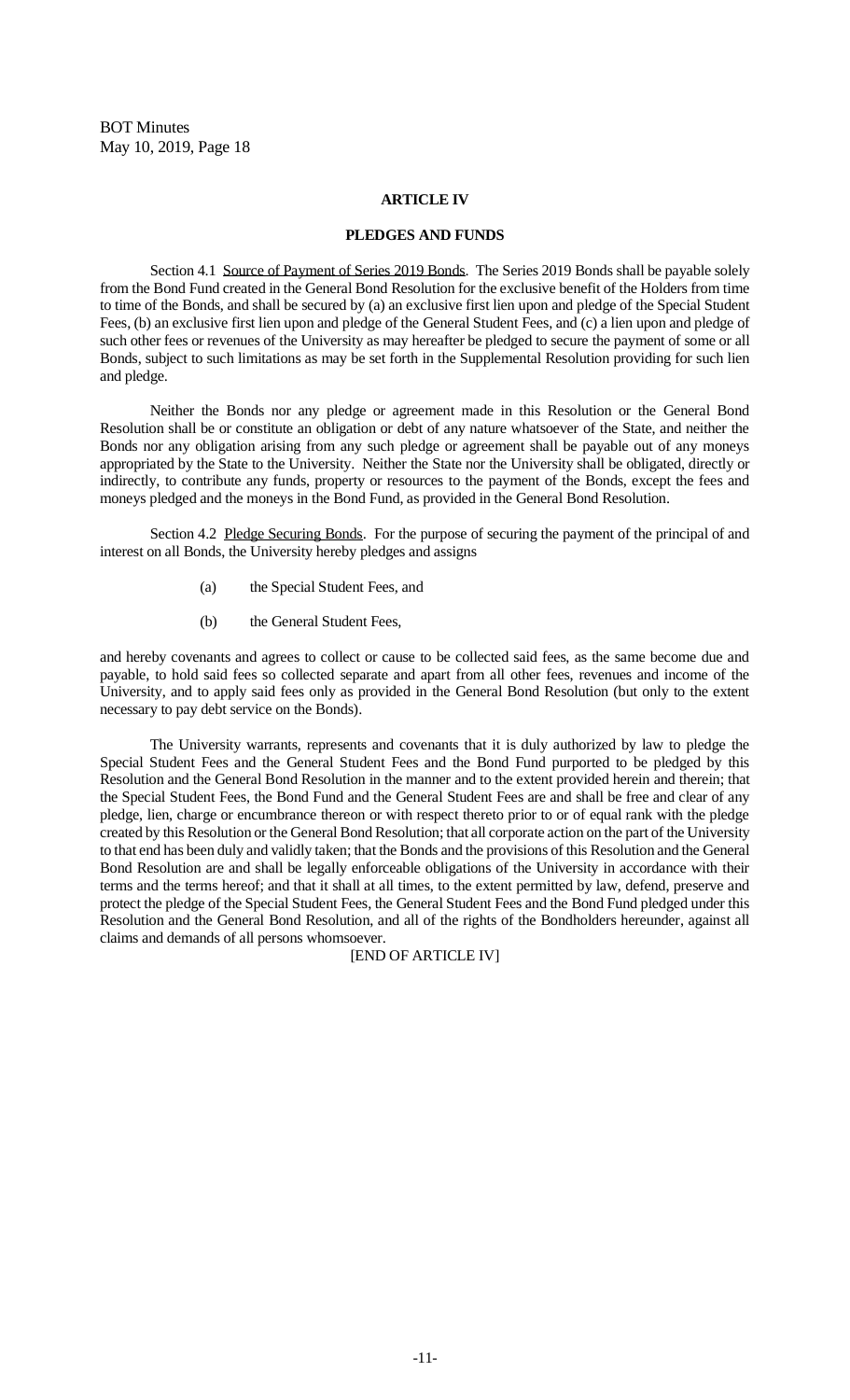#### **ARTICLE V**

## **COVENANTS OF THE UNIVERSITY**

Section 5.1 Affirmation of Covenants in General Bond Resolution. The covenants of the University contained in the General Bond Resolution with regard to the Bonds, including, without limitation, those in Article V thereof, are hereby ratified and affirmed.

## [END OF ARTICLE V]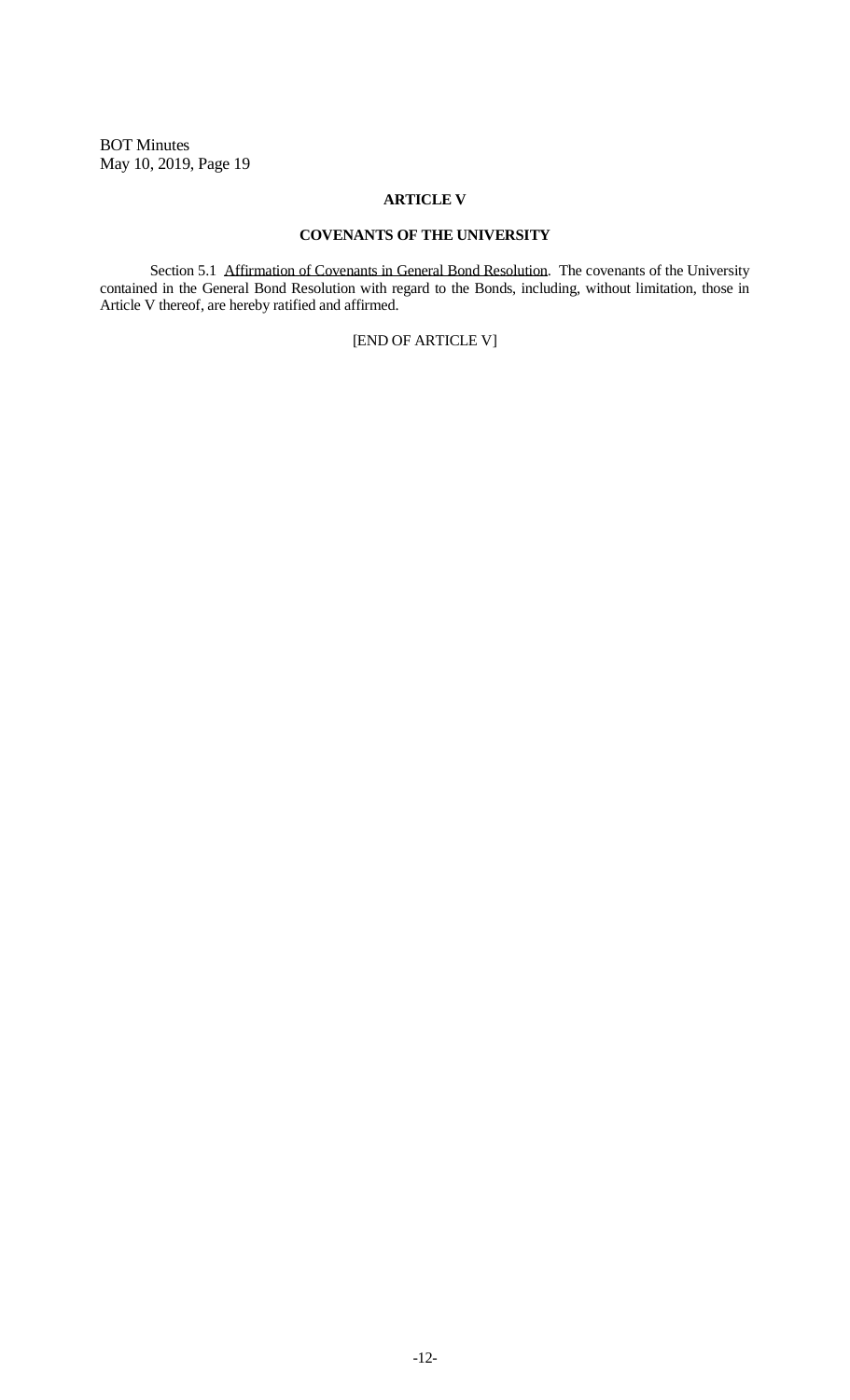#### **ARTICLE VI**

## **TRUSTEE**

Section 6.1 Trustee's Acceptance and Responsibilities. The Trustee has accepted and agreed to perform the duties imposed on it by the General Bond Resolution and shall be deemed to affirm such acceptance by the authentication and delivery of the Series 2019 Bonds, subject to the terms and conditions set forth in the General Bond Resolution. The Trustee shall not be responsible in any manner whatsoever for or in respect of the validity or sufficiency of this Resolution or the due adoption thereof by the Board, nor for or in respect of the recitals contained herein, all of which recitals are made solely by the University.

## [END OF ARTICLE VI]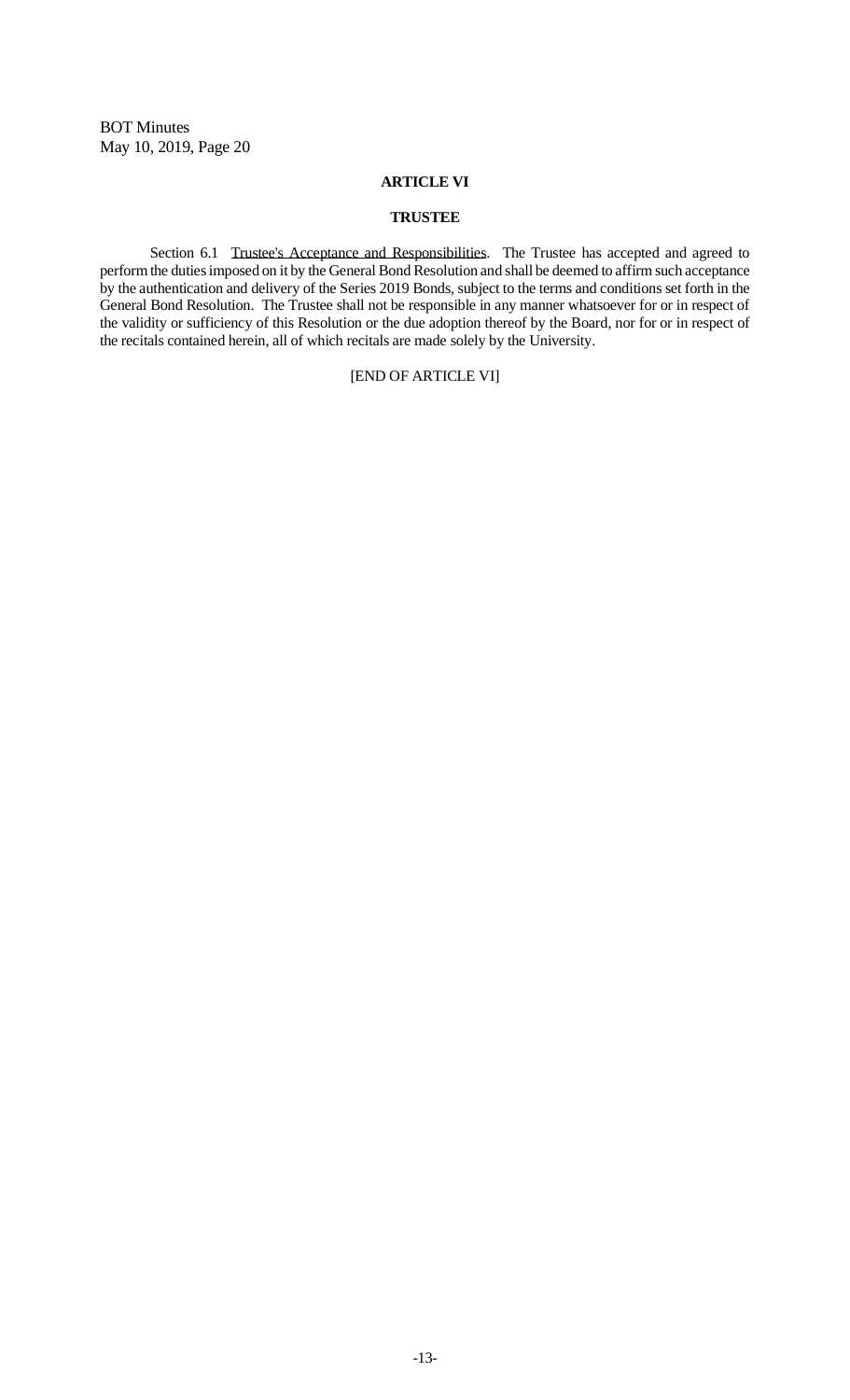#### **ARTICLE VII**

#### **MISCELLANEOUS**

Section 7.1 No Recourse. No recourse shall be had for the payment of the principal of or interest on the Bonds, or for any claim based thereon or on this Resolution or in the General Bond Resolution, against any member of the Board or any officer of the University, past, present or future, or any Person executing the Bonds, all such liability, if any, being expressly waived and released by every Holder by the acceptance of the Bond or Bonds held by it.

Section 7.2 Construction as a Contract. The provisions of this Resolution shall constitute and be construed as a contract, made under and for all purposes governed by and construed in accordance with the laws of the State, between the University and the Holder or Holders from time to time of the Bonds; provided, however, that no agreement, covenant or obligation of the University herein or in the Bonds contained shall be construed as imposing any pecuniary liability on the University or the State except as may be payable solely from the General Student Fees and Special Student Fees and any additional fees or revenues hereafter pledged and the Bond Fund established and provided for. No provision of this Resolution shall be construed to limit or restrict, either expressly or impliedly, the obligations of the University contained in the General Bond Resolution or the powers of the Trustee thereunder, nor shall the provisions of this Resolution be construed in any manner inconsistent with the provisions of the General Bond Resolution.

Section 7.3 Limitation of Rights. With the exception of rights herein or in the General Bond Resolution expressly conferred on the Fiduciaries, nothing expressed or mentioned in or to be implied from this Resolution or the General Bond Resolution or the Bonds is intended or shall be construed to give any Person other than the University and the Holders of the Bonds any legal or equitable right, remedy or claim under or with respect to this resolution or the General Bond Resolution or any covenants, conditions and provisions herein contained; this Resolution and the General Bond Resolution and all of the covenants, conditions and provisions hereof and thereof being intended to be and being for the sole and exclusive benefit of the University and the Holders of the Bonds as herein and therein provided.

Section 7.4 Severability. If any provision of this Resolution shall be held or deemed to be or shall, in fact, be inoperative or unenforceable as applied in any particular case in any jurisdiction or jurisdictions or in all jurisdictions, or in all cases because it conflicts with any other provision or provisions hereof or any constitution or statute or rule of public policy, or for any other reason, such circumstances shall not have the effect of rendering the provision in question inoperative or unenforceable in any other case or circumstance, or of rendering any other provision or provisions herein contained invalid, inoperative, or unenforceable to any extent whatever. The invalidity of any one or more phrases, sentences, clauses or Sections in this Resolution contained, shall not affect the remaining portions of this Resolution, or any part thereof.

Section 7.5 Redemption of Prior Bonds . The Board does hereby call for redemption those Refunded Bonds so selected pursuant to Section 3.2(a)(4) hereof and does hereby authorize and direct the Chancellor and Treasurer to take all necessary actions to effect such call for redemption on such date or dates as they shall determine, at and for the applicable redemption prices as of their respective redemption dates, including, without limitation, irrevocably directing the Refunded Bonds Trustee to mail and/or publish any notice of such redemptions as may be required under the General Bond Resolution or the Series Resolutions authorizing the issuance of such Refunded Bonds. In connection with such call for redemption, the Board hereby states that the University is not in default in the payment of the principal of or interest on any Bonds now outstanding.

#### [END OF ARTICLE VII]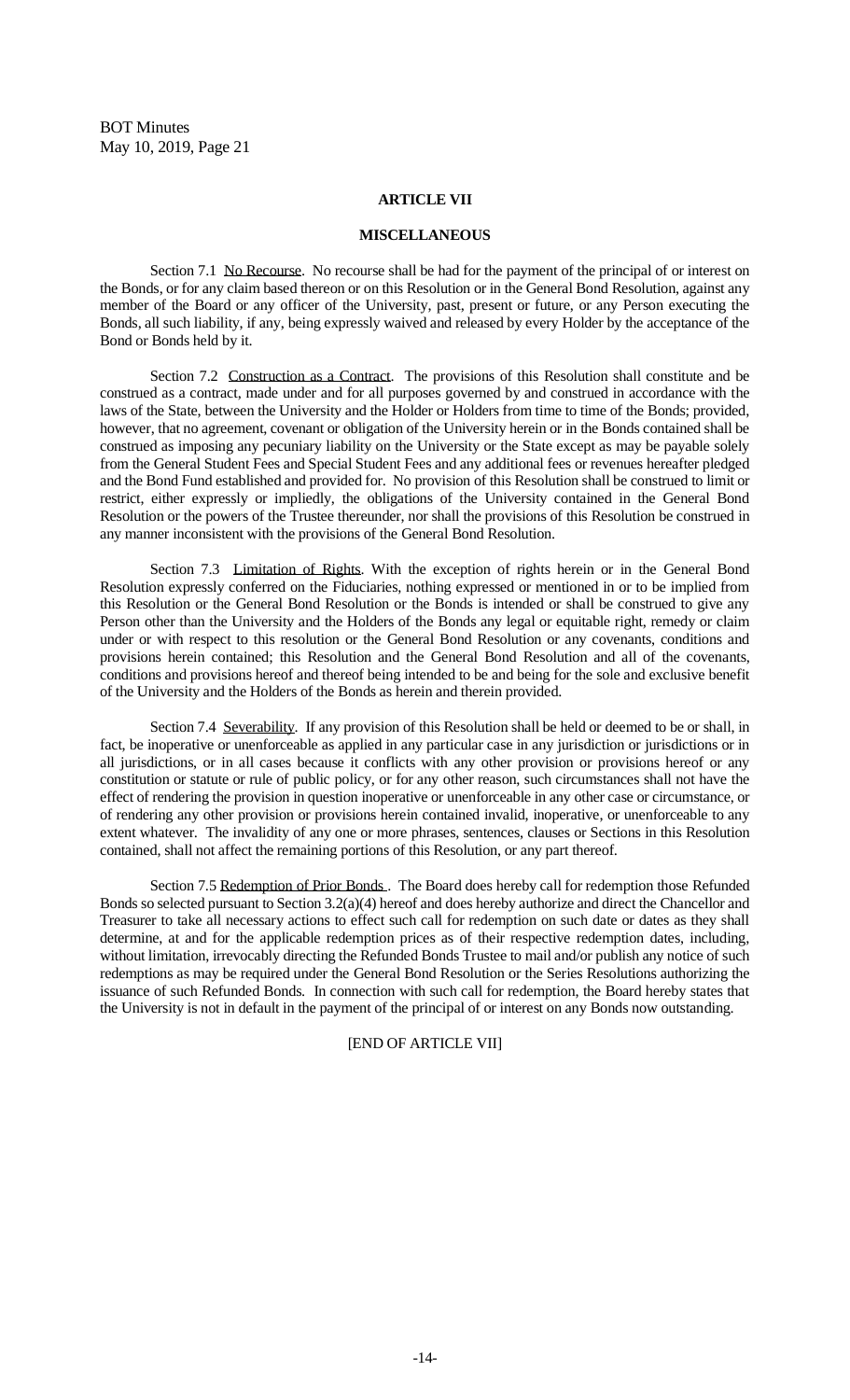ENDORSEMENT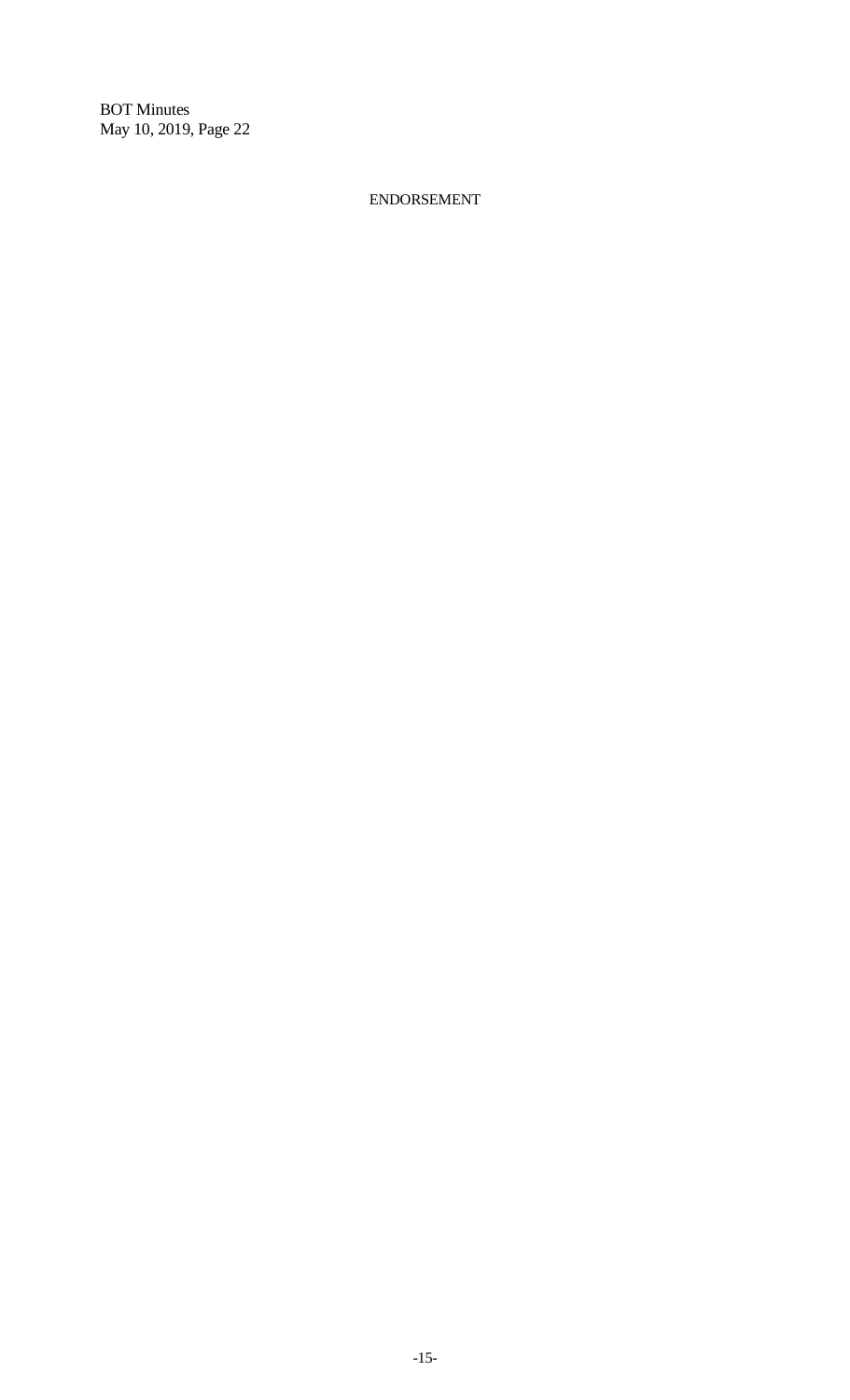Passed by the Board of Trustees of Troy University this \_\_\_\_\_\_ day of May, 2019.

President pro tempore of the Board of Trustees

\_\_\_\_\_\_\_\_\_\_\_\_\_\_\_\_\_\_\_\_\_\_\_\_\_\_\_\_\_\_\_\_\_\_\_\_\_

 $(S E A L)$ 

Attest:\_

Secretary of the Board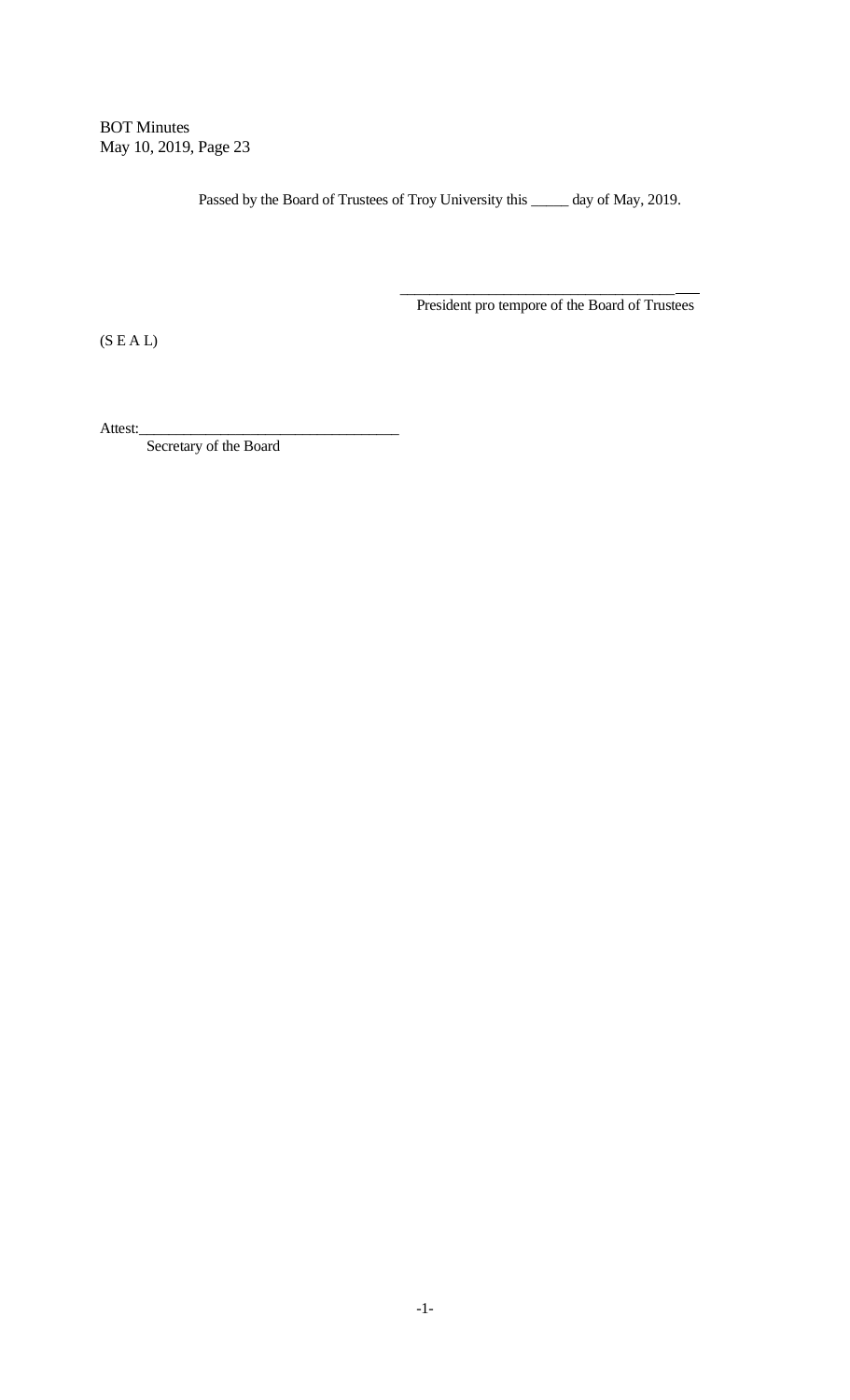## • **Student Affairs Committee---Honorable Lamar P. Higgins**

On behalf of Mr. Higgins, Mr. Latta provided the report for the Student Affairs Committee.

## o**Summary of Committee Activity—Mr. Higgins**

Mr. Latta advised that the Summary of Committee Activity would be tabled until the next meeting. He added that it would be important for all Board members to understand and know the scope of the things the committee considers over time and Mr. Higgins will provide a report at a later date.

## **Resolution #3-- Update to University Tobacco-Free Campus Policy**

Moving on, Mr. Latta called attention to Resolution No. 3 regarding updating the University's tobacco-free campus policy. He noted that since the policy was last approved there has been a new tobacco product emerge called vaping. The revised policy will address vaping. Mr. Latta called upon Morgan Long, SGA President, who shared additional information on vaping.

**ACTION: MR. LATTA PRESENTED RESOLUTION NO. 3 TO UPDATE THE UNIVERSITY'S TOBACCO-FREE CAMPUS POLICY AS PRESENTED. A SECOND WAS MADE BY MR. HARRISON. WITH NO FURTHER DISCUSSION, THE MOTION PASSED TO ADOPT RESOLUTION NO. 3.**

**Resolution No. 3**

## **Update to University Tobacco-Free Campus Policy**

**WHEREAS,** Troy University, which places paramount importance on the health and safety of its students, has implemented policies declaring its campuses to be tobacco free; and

**WHEREAS,** the Student Affairs Committee of the Board of Trustees, in concert with TROY University Administration, have determined that updates to the current policy are necessary and prudent:

## **USE OF TOBACCO AND TOBACCO-RELATED PRODUCTS**

#### **Introduction**

Troy University is committed to providing a healthy and safe environment for all students, faculty and staff. The University's Board of Trustees demonstrated this commitment with the approval of a resolution since August 13, 2012 designating Troy University as a tobacco-free campus.

## **Rationale for Policy**

Research findings show that tobacco use in general, including smoking and breathing secondhand smoke, constitutes a significant health hazard. In addition to causing direct health hazards, smoking contributes to institutional costs in other ways, including fire damage, increased cleaning and maintenance costs, and costs associated with absenteeism, health care, and medical insurance.

Additionally, research indicates that smoke- and tobacco-free policies at colleges and universities:

- reduce tobacco use among young adults,
- create opportunities to educate students about the harmful effects of tobacco use,
- have positive economic and environmental benefits such as litter reduction and lowered risk for fires, and
- prepare students for a workplace that increasingly prohibits tobacco use. Research shows that smokers have a harder time getting hired...the chances of obtaining work within a year are reduced 24% for unemployed job seekers who smoke when compared to nonsmokers.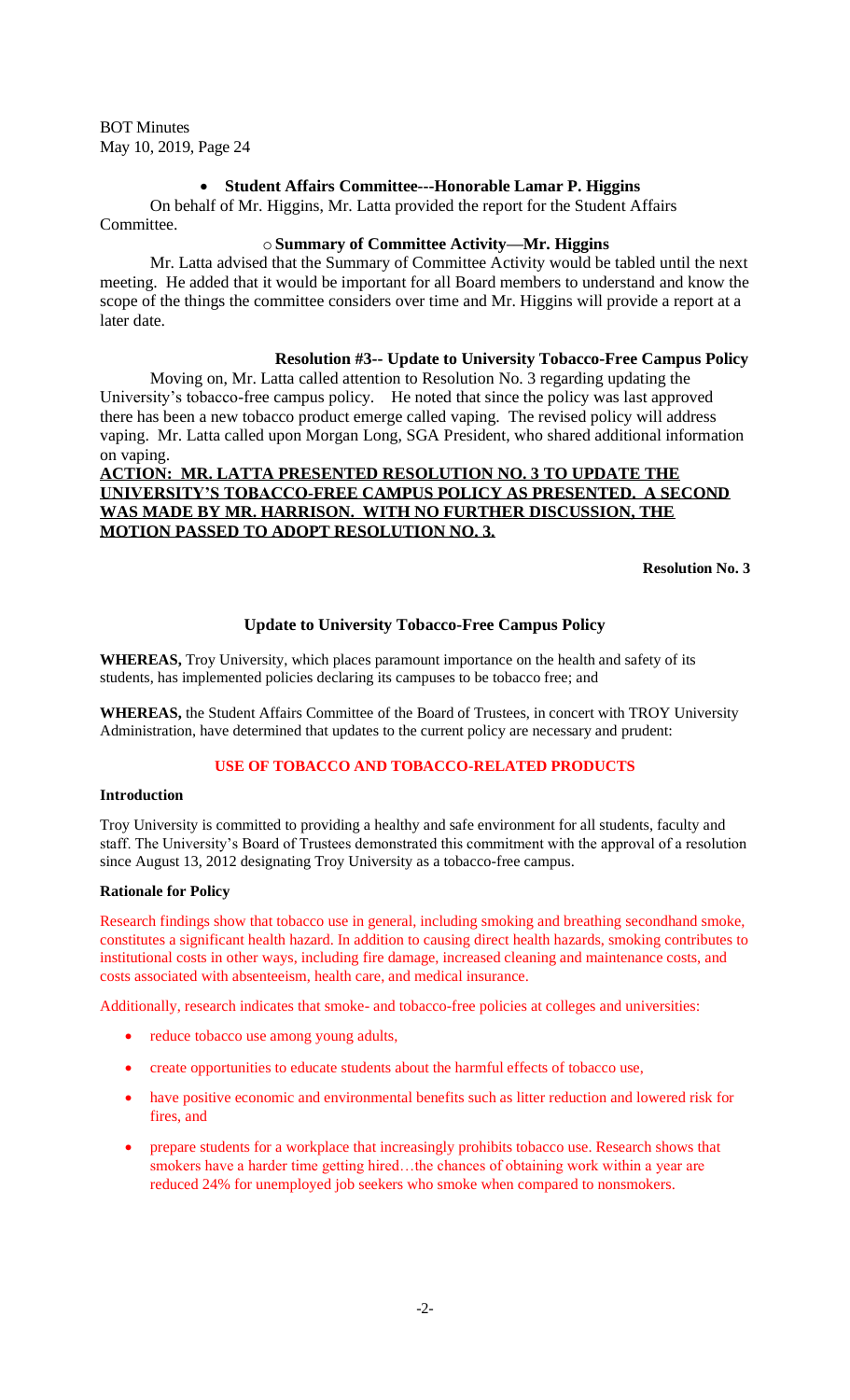Health care and health education programs of the University perform an important function by demonstrating and promoting healthy lifestyles through activities such as curtailment of the use of tobacco and tobacco-related products.

#### **Definitions**

- A. Cigarette. Any roll of tobacco wrapped in any substance not containing or containing tobacco, which because of its appearance, the type of tobacco used in the filler, or its packaging and labeling, is likely to be offered to, or purchased by, consumers as a cigarette.
- B. Electronic Cigarettes and Vaporizers. Electronic cigarettes, also known as e-cigarettes, evaporizers, or electronic nicotine delivery systems, are battery-operated devices that people use to inhale an aerosol, which typically contains nicotine (though not always), flavorings, and other chemicals. They can resemble traditional tobacco cigarettes (cig-a-likes), cigars, or pipes, or even everyday items like pens or USB memory sticks. Other devices, such as those with fillable tanks, may look different. Regardless of their design and appearance, these devices generally operate in a similar manner and are made of similar components. Smoking. Inhaling, exhaling, burning or carrying any lighted or heated cigar, cigarette or pipe.
- C. Members of the University Community. All part-time or fulltime faculty and staff, students, volunteers, vendors, customers and visitors.
- D. Smokeless Tobacco. A variety of tobacco products that are either sniffed, sucked, or chewed.
- E. Tobacco Use. Defined as any habitual use of the tobacco plant leaf and its products. The predominant use of tobacco is by smoke inhalation of cigarettes, pipes, and cigars.
- F. Tobacco and Tobacco-related Products. All forms of tobacco, including but not limited to cigarettes, cigars, pipes, water pipes (hookah), electronic cigarettes and smokeless tobacco products such as chewing tobacco and snuff.
- G. Vaping. The act of inhaling and exhaling the aerosol, often referred to as vapor, which is produced by an e-cigarette or similar device. The term is used because e-cigarettes do not produce tobacco smoke, but rather an aerosol, often mistaken for water vapor, that actually consists of fine particles. Many of these particles contain varying amounts of toxic chemicals, which have been linked to cancer, as well as respiratory and heart disease.

Note: On May 5, 2016, the FDA announced that nationwide tobacco regulations now extend to all tobacco products, including e-cigarettes and their liquid solutions, cigars, hookah tobacco, pipe tobacco This ruling includes restricting sale of these products to minors. For more information, see the FDA's webpage, [The Facts on the FDA's New Tobacco Rule](https://nam03.safelinks.protection.outlook.com/?url=https%3A%2F%2Fwww.fda.gov%2FForConsumers%2FConsumerUpdates%2Fucm506676.htm&data=02%7C01%7Cmbsteed%40troy.edu%7C4237020954eb436e833e08d6ce3962b4%7C8de80de86d8a47cbb5bc7fb9b5bf1c64%7C0%7C0%7C636923143295512680&sdata=VrSQCfZwpcSTx9lBBU%2BrH9BE00BhLP%2B4drm%2BzYzz9Yk%3D&reserved=0).

#### **Policy**

- A. General Policy. Any use of tobacco or tobacco-related products is prohibited on all property that is owned, operated, leased, occupied or controlled by the University. "Property" for the purposes of this paragraph includes buildings and structures, grounds, parking lots, non-public walkways, sidewalks and vehicles, as well as personal vehicles in these areas. These same policies apply for all TROY campuses and locations.
- B. This policy specifically prohibits:
	- 1. Smoking, vaping, and any other use of tobacco and tobacco-related products within University buildings, parking lots, structures, walkways, indoor and outdoor athletic facilities, University vehicles, worksites, grounds and any vehicles on campus regardless of ownership.
	- 2. The sale of tobacco and tobacco-related materials on campus.
	- 3. The free distribution of tobacco or tobacco-related products anywhere on campus.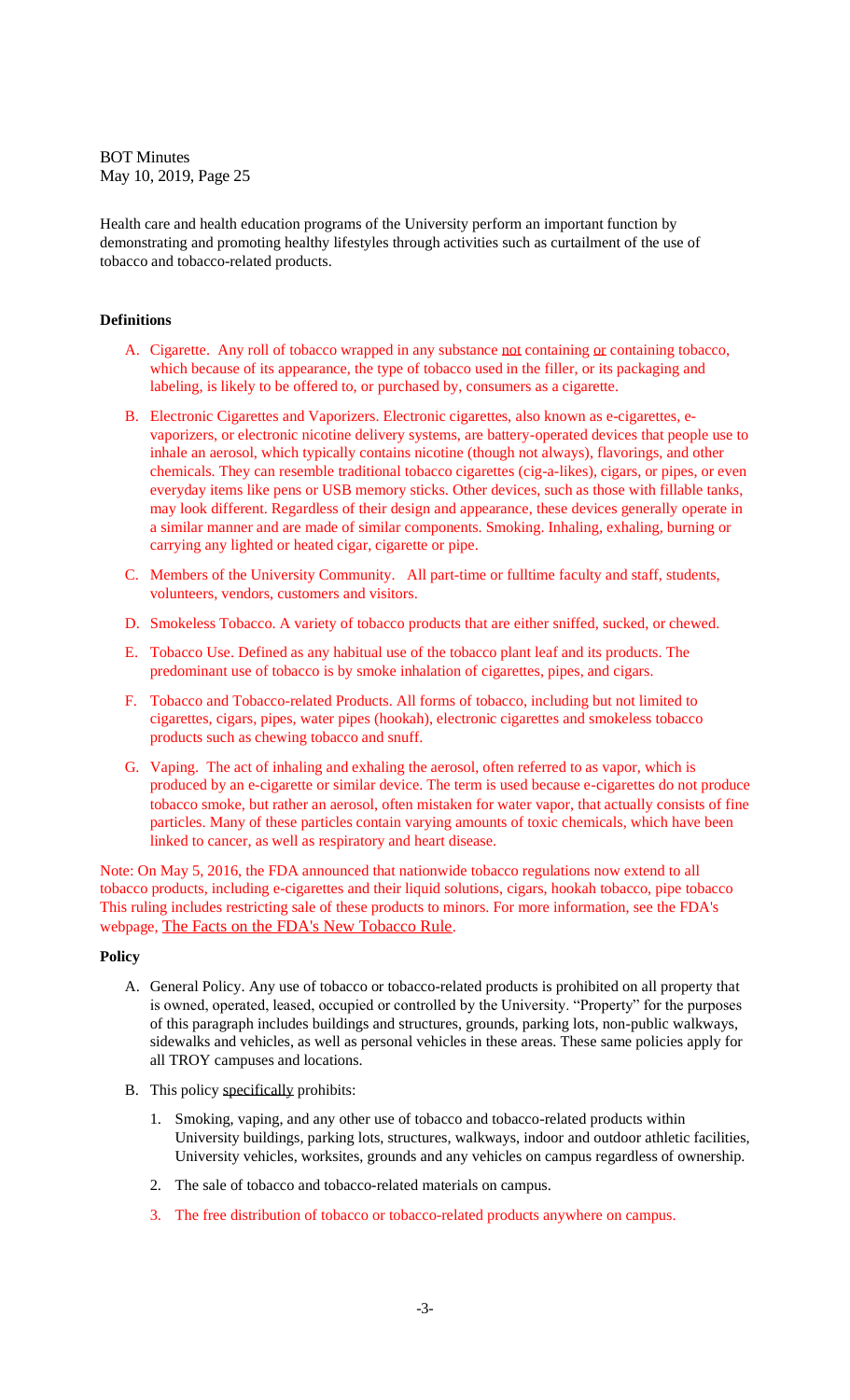- C. Troy University will provide a variety of wellness initiatives to assist students, faculty, and staff achieve independence from the use of tobacco and tobacco-related products.
- D. This policy applies to University employees, students, contractors, vendors, recruits and visitors.

#### **Implementation Authority**

Authority for enforcement of this policy is vested in the Deans of Colleges, Department Chairs, supervisors, the Dean of Students, Senior Vice Chancellors, and Campus Vice Chancellors, or their designees, in conjunction with the Senior Director of Human Resources.

#### **Compliance**

Violation of this policy may result in corrective action under the Student Code of Conduct, Human Resources Policies and Procedures or other applicable University Regulations or Policies. Visitors refusing to comply may be asked to leave campus.

#### **Effective Date**

This policy is effective June 1, 2019. This policy replaces the Tobacco Free Policy contained with the [Oracle, 2018-2019, Student Handbook and Planner](https://nam03.safelinks.protection.outlook.com/?url=https%3A%2F%2Fwww.troy.edu%2F_assets%2Fstudent-resources%2F_documents%2F2018-2019-oracle.pdf&data=02%7C01%7Cmbsteed%40troy.edu%7C4237020954eb436e833e08d6ce3962b4%7C8de80de86d8a47cbb5bc7fb9b5bf1c64%7C0%7C0%7C636923143295512680&sdata=pv%2FtJu8IbrlHR5uvcNh68eWHJqYidP0wmvJkEzrFUDM%3D&reserved=0), page 31.

**THEREFORE BE IT RESOLVED**, that the Troy University Board of Trustees approves the proposed updates to the University's polices governing the use of tobacco and tobacco-related products.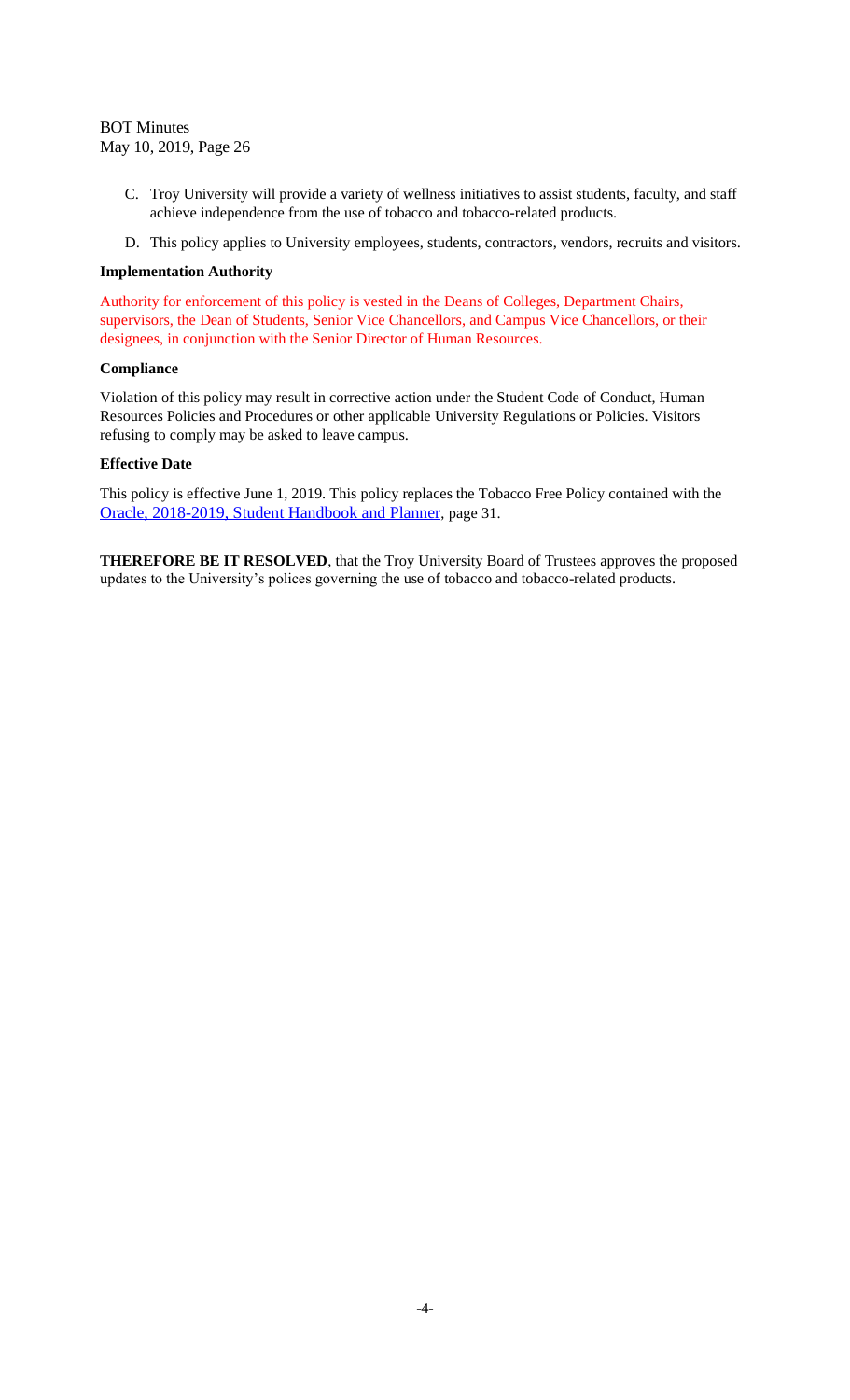#### o **Resolution #4—Honoring Gus McKenzie**

At the beginning of the meeting, Senator Dial adjusted the agenda and called on Mr. Latta to present Resolution No. 4 on behalf of the Student Affairs Committee. Mr. Latta presented Resolution No. 4 honoring Gus McKenzie for his service as Student Government Association President.

## **ACTION: SENATOR DIAL RECOGNIZED THE MOTION MADE BY MR. LATTA TO ADOPT RESOLUTION NO. 4. MRS. CARTER PROVIDED A SECOND AND WITH NO FURTHER DISCUSSION, THE RESOLUTION WAS ADOPTED.**

Following adoption, Senator Dial recognized Mr. McKenzie's family. The Board presented Mr. McKenzie with a framed copy of the resolution.

Mr. McKenzie expressed his appreciation to the Board, adding that it had been his privilege to serve on the board during his tenure as SGA President. He stated that he is excited about what the future holds for his alma mater.

#### **Resolution No. 4**

#### **Commending Gus McKenzie for service as SGA president**

**WHEREAS**, Joel Augustus "Gus" McKenzie, III served as President of the Troy University Student Government Association for the 2018-2019 academic year; and

**WHEREAS**, Mr. McKenzie has shown outstanding leadership qualities and has played an integral role in the progress of Troy University; and

**WHEREAS**, Mr. McKenzie's administration was marked by his devotion to serving as a passionate advocate for the student body he represented; and

**WHEREAS**, Mr. McKenzie worked closely with senior administration to aid in the development of a new student fitness center on the Troy Campus; and

**WHEREAS**, Mr. McKenzie has done an outstanding job of representing the student body on the Board of Trustees, among the faculty and staff and in the greater community; and

**WHEREAS**, Mr. McKenzie's term as SGA President came to an end during spring semester 2019, and

**WHEREAS**, Mr. McKenzie also served as a sterling example of student leadership and involvement through Alpha Tau Omega fraternity, whose brothers annually devoted their spring break to "put boots on the ground" to march 128 miles to raise funds to help wounded warriors, raising more than \$213,000 during Mr. McKenzie's undergraduate career;

**THEREFORE BE IT RESOLVED**, that the Board of Trustees hereby recognizes Mr. Gus McKenzie for hard work and exemplary leadership of the Student Government Association and wishes him the best for future success.

#### o **Report from incoming SGA President Morgan Long**

Mr. Latta called upon incoming SGA President Morgan Long who gave a brief report. He thanked the Board for supporting the student body on a daily basis. Mr. Long shared with the